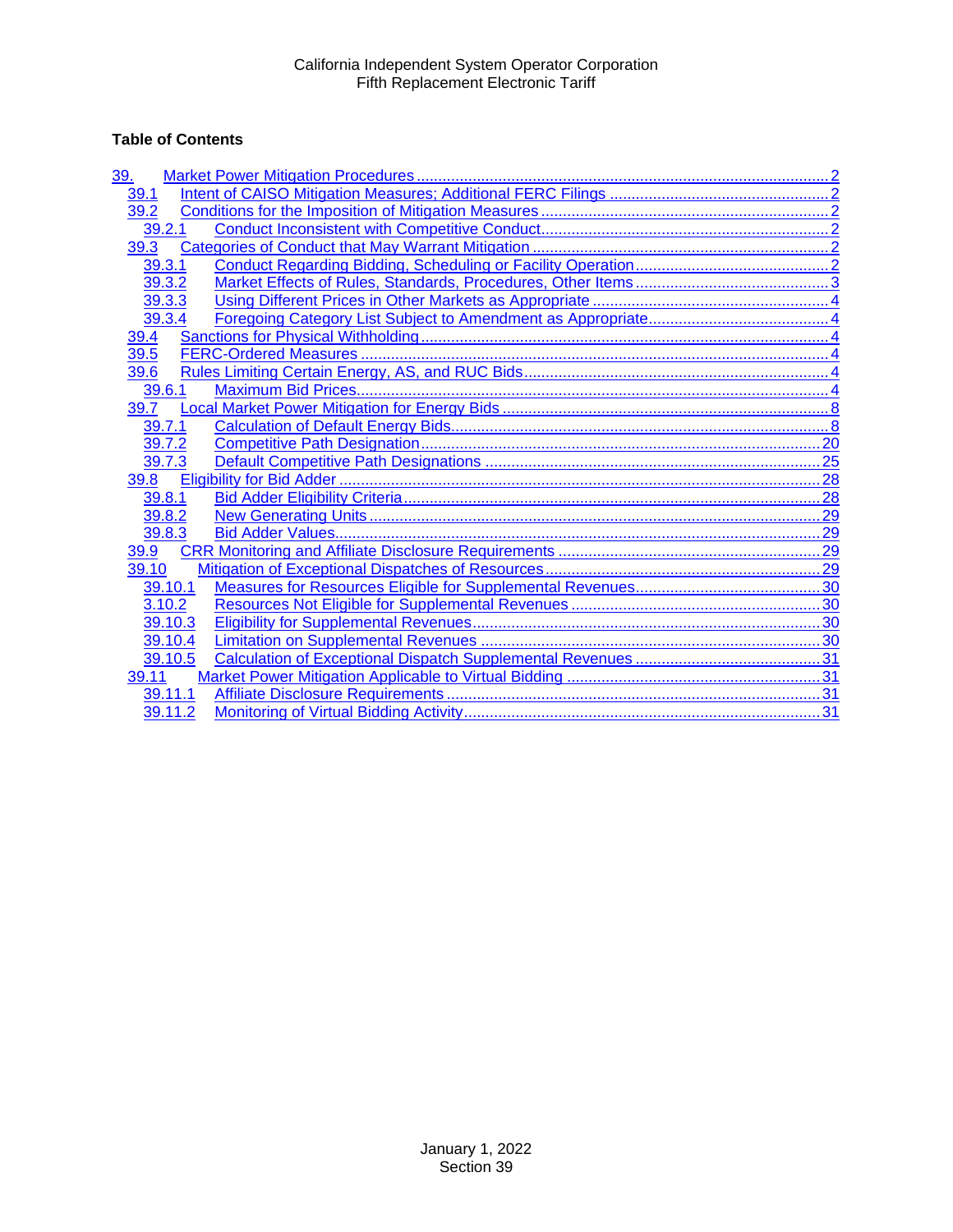#### <span id="page-1-0"></span>**39. Market Power Mitigation Procedures**

#### <span id="page-1-1"></span>**39.1 Intent of CAISO Mitigation Measures; Additional FERC Filings**

These CAISO market power mitigation measures ("Mitigation Measures") are intended to provide the means for the CAISO to mitigate the market effects of any conduct that would substantially distort competitive outcomes in the CAISO Markets while avoiding unnecessary interference with competitive price signals. These Mitigation Measures are intended to minimize interference with an open and competitive market, and thus to permit, to the maximum extent practicable, price levels to be determined by competitive forces under the prevailing market conditions. To that end, the Mitigation Measures authorize the mitigation only of specific conduct identified through explicit procedures specified below. In addition, the CAISO shall monitor the markets it administers for conduct that it determines constitutes an abuse of market power but is not addressed by the market power mitigation procedures specified below. If the CAISO identifies any such conduct, it shall make a filing under Section 205 of the Federal Power Act, 16 U.S.C. § 824d, with FERC requesting authorization to apply appropriate mitigation measures. Any such filing shall identify the particular conduct the CAISO believes warrants mitigation, shall propose a specific mitigation measure for the conduct, and shall set forth the CAISO's justification for imposing that mitigation measure.

## <span id="page-1-2"></span>**39.2 Conditions for the Imposition of Mitigation Measures**

## <span id="page-1-3"></span>**39.2.1 Conduct Inconsistent with Competitive Conduct**

In general, the CAISO shall consider a Market Participant's conduct to be inconsistent with competitive conduct if the conduct would not be in the economic interest of the Market Participant in the absence of market power. The categories of conduct that are inconsistent with competitive conduct include, but may not be limited to, the four categories of conduct specified in Section 39.3 below.

## <span id="page-1-4"></span>**39.3 Categories of Conduct that May Warrant Mitigation**

## <span id="page-1-5"></span>**39.3.1 Conduct Regarding Bidding, Scheduling or Facility Operation**

Mitigation Measures may be applied to bidding, scheduling or operation of an Electric Facility or as specified in Section 39.3.1. The following categories of conduct, whether by a single firm or by multiple firms acting in concert, may cause a material effect on prices or generally the outcome of the CAISO Markets if exercised from a position of market power. Accordingly, the CAISO shall monitor the CAISO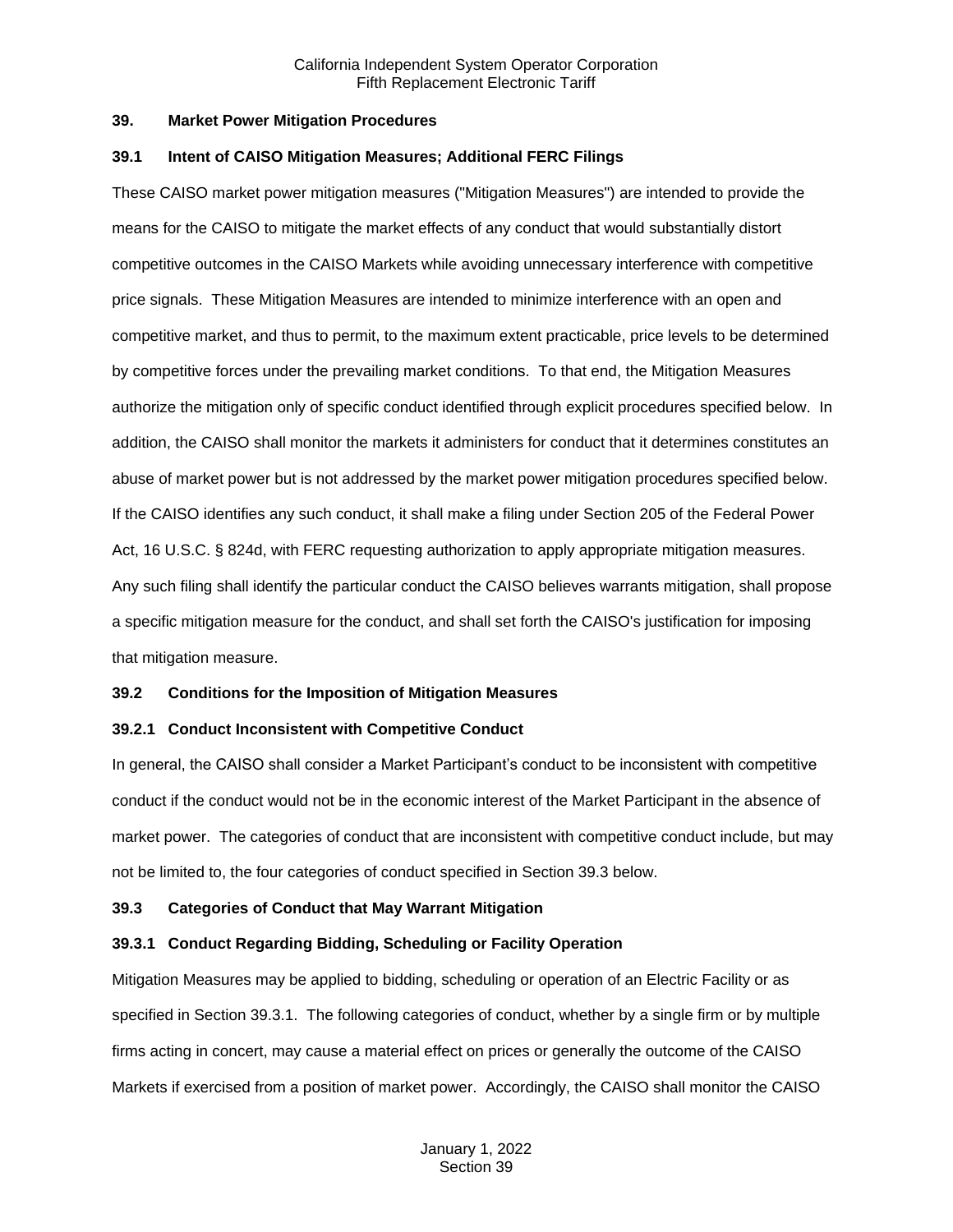Markets for the following categories of conduct, and shall impose appropriate Mitigation Measures if such conduct is detected and the other applicable conditions for the imposition of Mitigation Measures are met:

- (1) Physical withholding of an Electric Facility, in whole or in part, that is, not offering to sell or schedule the output of or services provided by an Electric Facility capable of serving a CAISO Market. Such withholding may include, but not be limited to: (i) falsely declaring that an Electric Facility has been forced out of service or otherwise become totally or partially unavailable, (ii) refusing to offer Bids for an Electric Facility when it would be in the economic interest, absent market power, of the withholding entity to do so, (iii) declining Bids called upon by the CAISO (unless the CAISO is informed in accordance with established procedures that the relevant resource for which the Bid is submitted has undergone a forced outage or derate), or (iv) operating a Generating Unit in Real-Time to produce an output level that is less than the Dispatch Instruction.
- (2) Economic withholding of an Electric Facility, that is, submitting Bids for an Electric Facility that are unjustifiably high (relative to known operational characteristics and/or the known operating cost of the resource) so that: (i) the Electric Facility is not or will not be dispatched or scheduled, or (ii) the Bids will set LMPs.
- (3) Uneconomic production from an Electric Facility that is, increasing the output of an Electric Facility to levels that would otherwise be uneconomic in order to cause, and obtain benefits from, a Transmission Constraint.
- (4) Bidding practices that distort prices or uplift charges away from those expected in a competitive market, such as registering Start-Up Cost and Minimum Load Cost data or submitting Bid Costs on behalf of an Electric Facility that are unjustifiably high (relative to known operational characteristics and/or the known operating cost of the resource) or misrepresenting the physical operating capabilities of an Electric Facility resulting in uplift payments or prices significantly in excess of actual costs.

## <span id="page-2-0"></span>**39.3.2 Market Effects of Rules, Standards, Procedures, Other Items**

Mitigation Measures may also be imposed to mitigate the market effects of a rule, standard, procedure, design feature, or known software imperfection of a CAISO Market that allows a Market Participant to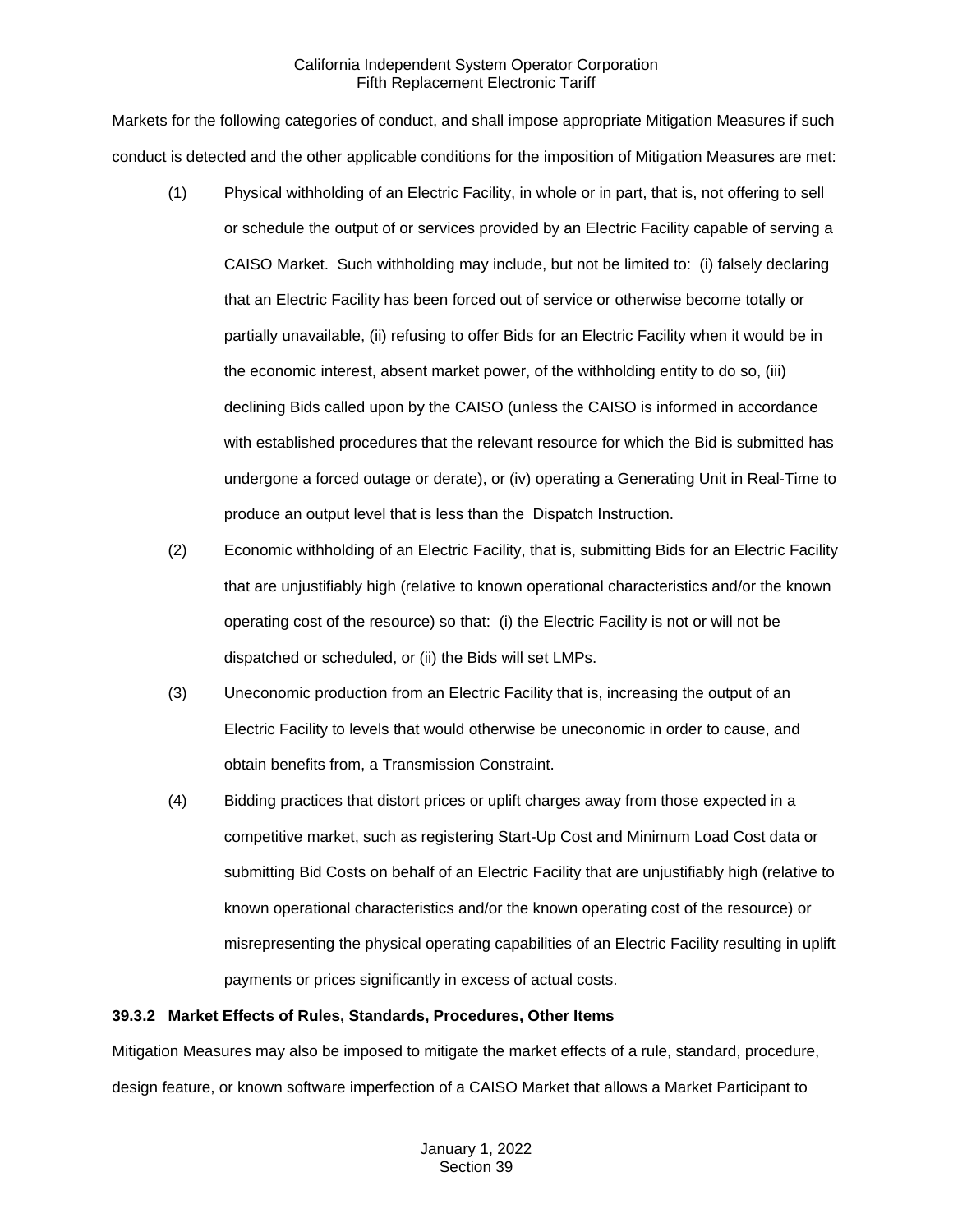manipulate market prices or otherwise impair the efficient operation of that market, pending the revision of such rule, standard, procedure design feature, or software defect to preclude such manipulation of prices or impairment of efficiency.

# <span id="page-3-0"></span>**39.3.3 Using Different Prices in Other Markets as Appropriate**

Taking advantage of opportunities to sell at a higher price or buy at a lower price in a market other than a CAISO Market shall not be deemed a form of withholding or otherwise inconsistent with competitive conduct.

# <span id="page-3-1"></span>**39.3.4 Foregoing Category List Subject to Amendment as Appropriate**

The CAISO shall monitor CAISO Markets for other categories of conduct, whether by a single firm or by multiple firms acting in concert, that have material effects on prices in a CAISO Market or other payments. The CAISO shall seek to amend the foregoing list as may be appropriate to include any such conduct that would substantially distort or impair the competitiveness of any of the CAISO Markets.

# <span id="page-3-2"></span>**39.4 Sanctions for Physical Withholding**

The CAISO may report a Market Participant the CAISO determines to have engaged in physical withholding, including providing the CAISO false information regarding derating or outage of an Electric Facility, to the Federal Energy Regulatory Commission in accordance with Section 9.3.10.5. In addition, a Market Participant that fails to operate a Generating Unit in conformance with CAISO Dispatch Instructions shall be subject to the penalties set forth in Section 11.23.

## <span id="page-3-3"></span>**39.5 FERC-Ordered Measures**

In addition to any mitigation measures specified above, the CAISO shall administer, and apply when appropriate in accordance with their terms, such other mitigation measures as it may be directed to implement by order of the FERC.

# <span id="page-3-4"></span>**39.6 Rules Limiting Certain Energy, AS, and RUC Bids**

## <span id="page-3-5"></span>**39.6.1 Maximum Bid Prices**

Notwithstanding any other provision of this CAISO Tariff, maximum Bid price provisions of this Section 39.6.1 shall apply to limit, Energy Bids, RUC Availability Bids, and Ancillary Service Bids.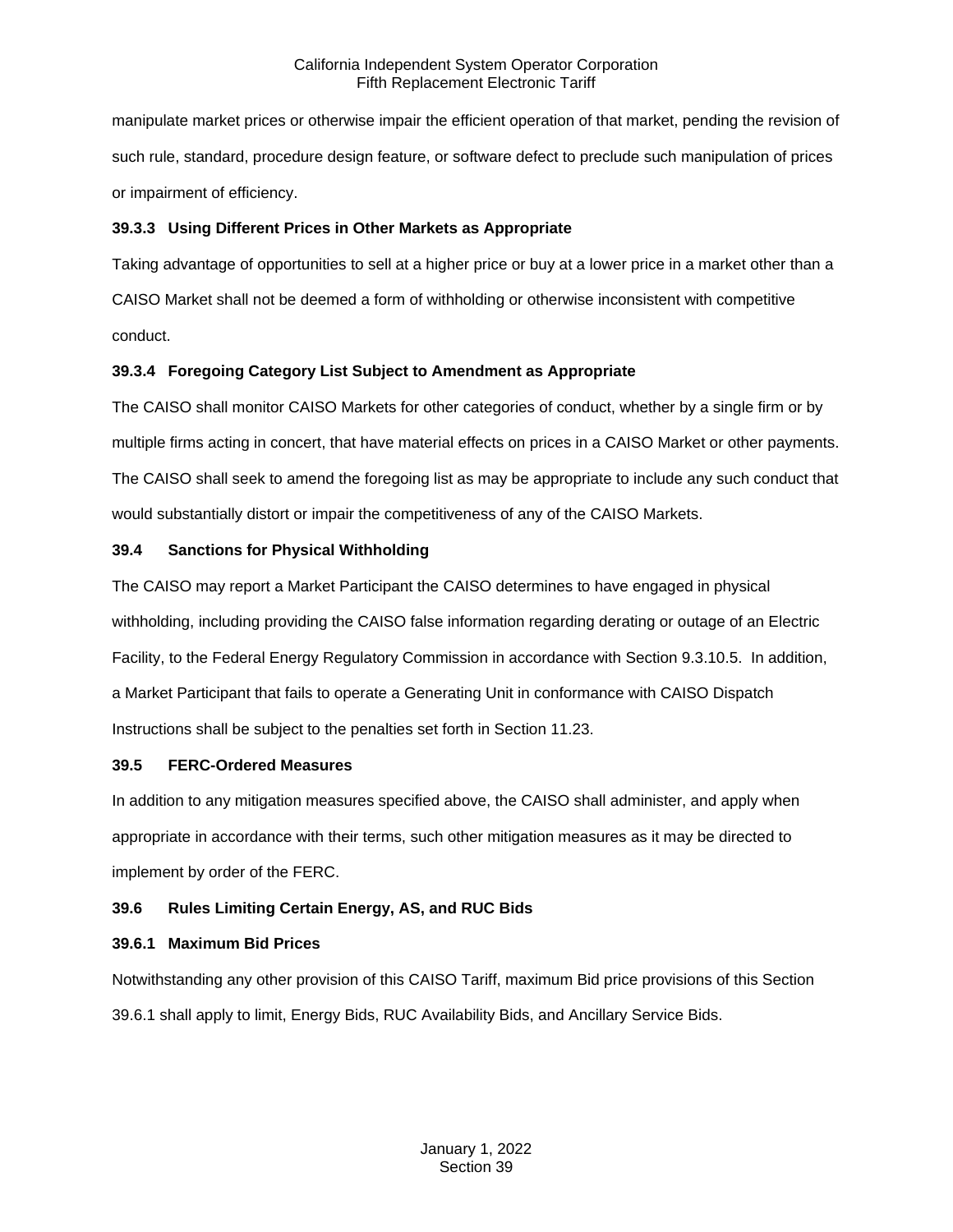# **39.6.1.1 Energy Bid and Minimum Load Cost Caps**

# **39.6.1.1.1 Soft Energy Bid Caps**

All Energy Bids, except for Virtual Bids or Bids for Non-Resource-Specific System Resources, are subject to the Soft Energy Bid Cap. Scheduling Coordinators may submit Energy Bids that are subject to the Soft Energy Bid Cap in excess of the Soft Energy Bid Cap, which the CAISO will process pursuant to Section 30.11.

# **39.6.1.1.2 Hard Energy Bid Cap**

All Energy Bids are subject to the Hard Energy Bid Cap. Scheduling Coordinators may submit Energy Bid prices in excess of the Hard Energy Bid Cap, which the CAISO will cost-verify pursuant to the rules specified in Section 30.11.

# **39.6.1.1.3 Minimum Load Cost Hard Cap**

All Minimum Load Bids are subject to the Minimum Load Cost Hard Cap. Scheduling Coordinators may submit Minimum Load Bid prices in excess of the Minimum Load Cost Hard Cap, which the CAISO will cost-verify pursuant to the rules specified in Section 30.11.

# **39.6.1.2 Maximum RUC Availability Bid Prices**

The maximum RUC Availability Bid price shall be \$250/MW/h.

# **39.6.1.3 Maximum Ancillary Services Bid Prices**

The maximum level for Ancillary Services Bid prices shall be \$250/MWh.

# **39.6.1.3.1 Maximum Regulation Mileage Bid Price**

The maximum Mileage Bid price shall be \$50.

# **39.6.1.4 Minimum Bid Price for Energy Bids**

The minimum Energy Bid price shall be negative \$150/MWh. These rules apply to all Energy Bids,

including Virtual Bids.

# **39.6.1.5 Minimum Bid Price for Ancillary and RUC Bids**

Ancillary Service Bids and RUC Availability Bids submitted into CAISO markets must have Bid prices not less than \$0/MW/h.

# **39.6.1.5.1 Minimum Regulation Mileage Bid Prices**

Regulation Mileage Bids submitted into CAISO markets must have Bid prices not less than \$0.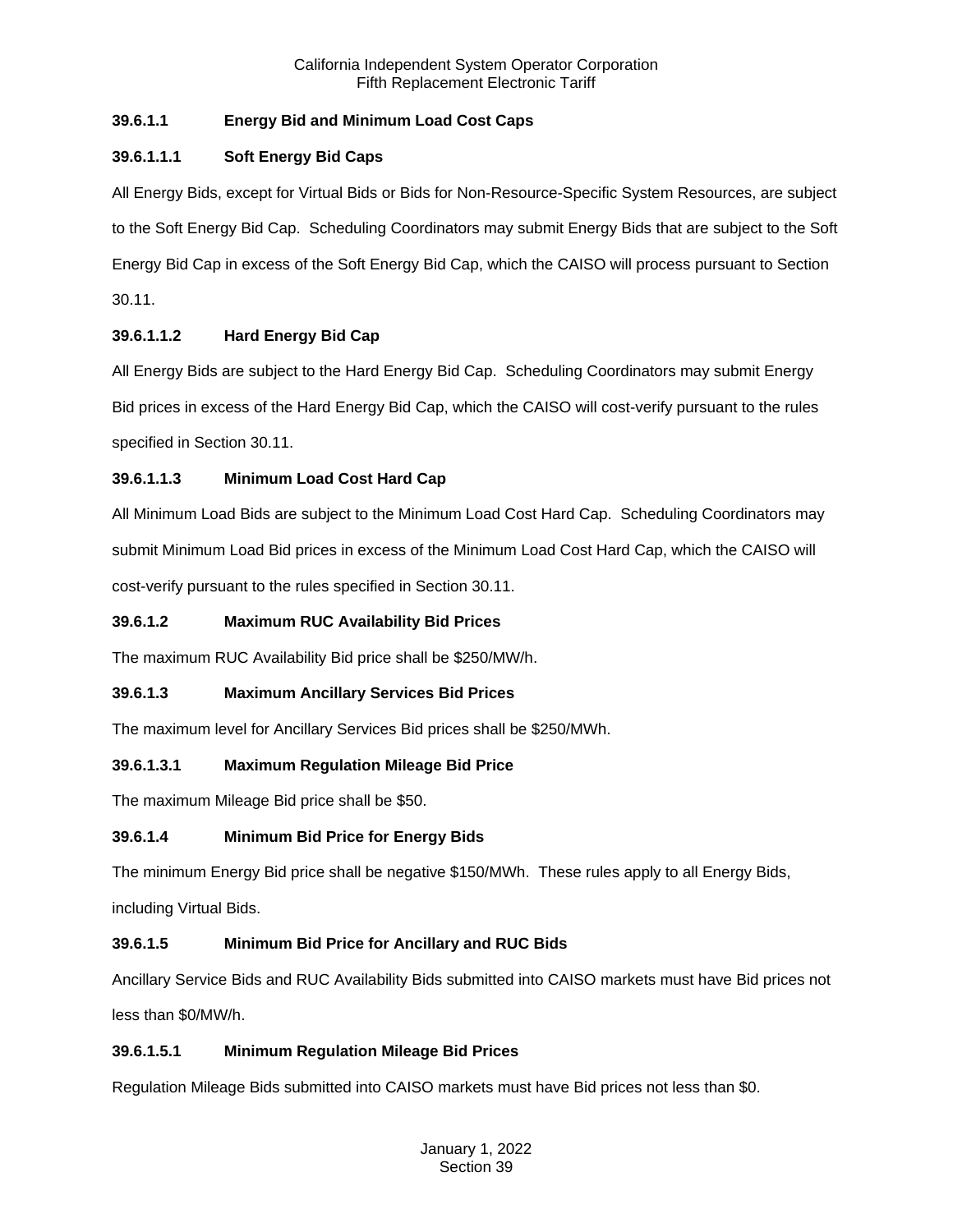## **39.6.1.6 Maximum Start-Up Cost and Minimum Load Cost Registered Cost Values**

The maximum Start-Up Cost and Minimum Load Cost values registered in the Master File by Scheduling Coordinators for capacity of non-Multi-Stage Generating Resources that are eligible and elect to use the Registered Cost methodology in accordance with Section 30.4 cannot exceed the Minimum Load Cost Hard Cap and will be limited to one hundred fifty percent (150%) of the Projected Proxy Cost. The maximum Start-Up Cost and Minimum Load Cost values registered in the Master File by Scheduling Coordinators for capacity of Multi-Stage Generating Resources that are eligible and elect to use the Registered Cost methodology in accordance with Section 30.4 will be limited to one hundred fifty percent (150%) of the Projected Proxy Cost for each MSG Configuration of the resources. The Projected Proxy Cost for natural gas-fired resources will include a gas price component, a Variable Start-Up Operations and Maintenance Adder component and a Variable Minimum Load Operations and Maintenance Adder component, if available, a volumetric Grid Management Charge component, and, if eligible, a projected Greenhouse Gas Allowance Price component calculated as set forth in this Section 39.6.1.6. The Projected Proxy Cost for non-natural gas-fired resources will be based on costs provided to the CAISO pursuant to Section 30.4.5.2, a Variable Start-Up Operations and Maintenance Adder component and a Variable Minimum Load Operations and Maintenance Adder component, if available, a volumetric Grid Management Charge component, and, if eligible, a projected Greenhouse Gas Allowance Price component calculated as set forth in this Section 39.6.1.6.

#### **39.6.1.6.1 Gas Price Component of Projected Proxy Cost**

For natural gas-fired resources, the CAISO will calculate a gas price to be used in establishing Default Start-Up Bids and Default Minimum Load Bids after the twenty-first (21<sup>st</sup>) day of each month and post it on the CAISO Website by the end of each calendar month. The price will be applicable for Scheduling Coordinators for natural gas-fired Use-Limited Resources electing to use the Registered Cost methodology set forth in Section 30.4.7 until a new gas price is calculated and posted on the CAISO Website. The gas price will be calculated as follows:

(1) Daily closing prices for monthly natural gas futures contracts at Henry Hub for the next calendar month are averaged over the first twenty-one (21) days of the month, resulting in a single average for the next calendar month.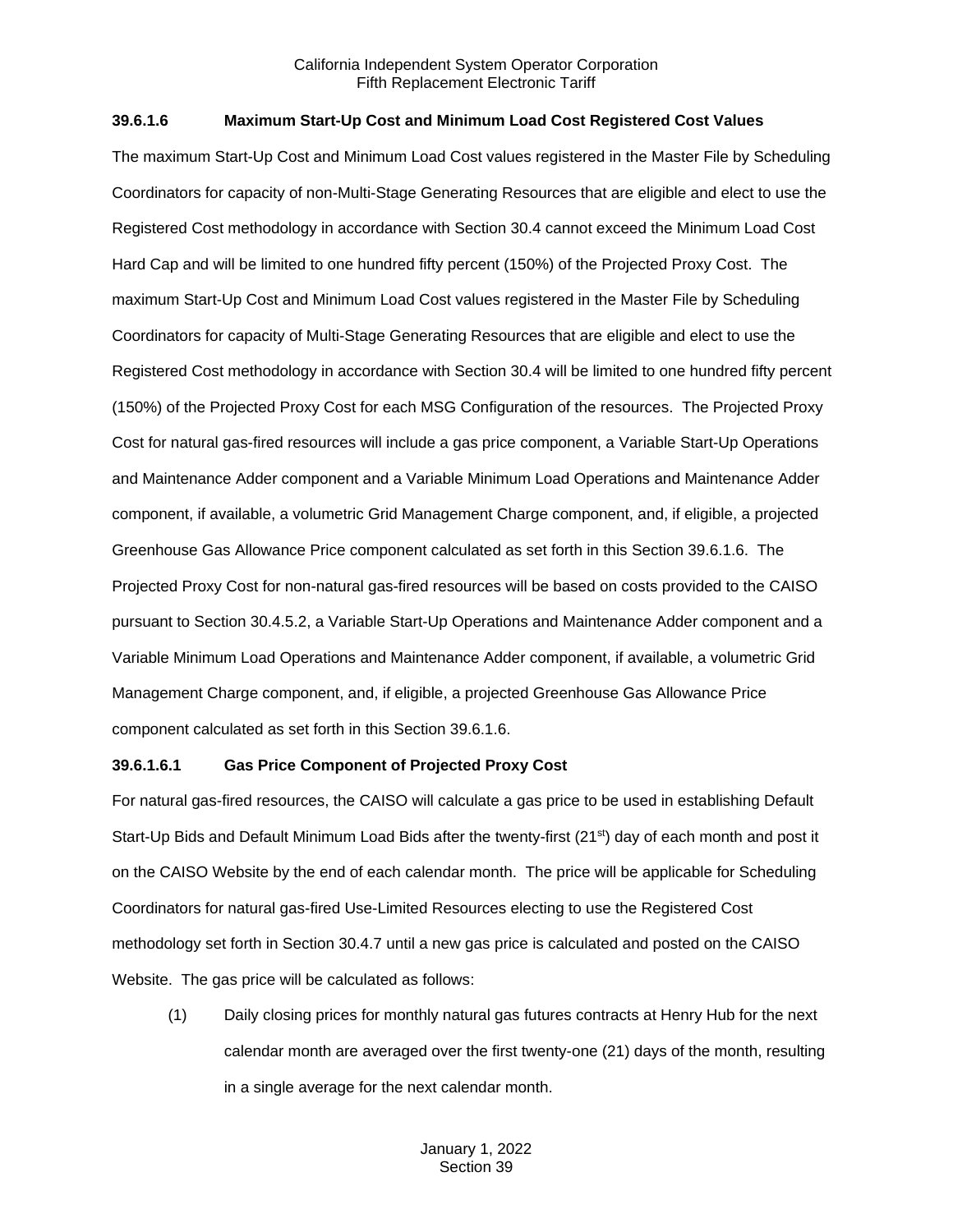- (2) Daily prices for futures contracts for basis swaps at identified California delivery points, are averaged over the first twenty-one (21) days of the month for the identified California delivery points as set forth in the Business Practice Manual.
- (3) For each of the California delivery points, the average Henry Hub and basis swap prices are combined and will be used as the baseline gas price applicable for calculating the Default Start-Up Bids and Default Minimum Load Bids for Use-Limited Resources electing to use the Registered Cost methodology set forth in Section 30.4.7. The most geographically appropriate prices will apply to a particular resource.
- (4) The applicable intra-state gas transportation charge as set forth in the Business Practice Manual will be added to the baseline gas price for each Use-Limited Resource that elects to use the Registered Cost methodology set forth in Section 30.4.7 to create a final gas price for calculating the Default Start-Up Bids and Default Minimum Load Bids for each such resource.

For non-natural gas-fired resources, the Projected Proxy Costs for Default Start-Up Bids and Default Minimum Load Bids will be calculated using the information as registered in the Master File used for calculating the Proxy Cost, as set forth in the Business Practice Manual.

#### **39.6.1.6.2 Projected Greenhouse Gas Allowance Price**

For resources that are registered with the California Air Resources Board as having a greenhouse gas compliance obligation, the CAISO will calculate a projected Greenhouse Gas Allowance Price component to be used in establishing maximum Default Start-Up Bids and Default Minimum Load Bids after the twenty-first (21<sup>st</sup>) day of each month and will post it on the CAISO Website by the end of that month. The projected Greenhouse Gas Allowance Price component will be applicable for Scheduling Coordinators on behalf of eligible Use-Limited Resources electing to use the Registered Cost methodology until a new projected Greenhouse Gas Allowance Price component is calculated and posted on the CAISO Website. The projected Greenhouse Gas Allowance Price component will be calculated by averaging the applicable daily Greenhouse Gas Allowance Prices calculated over the first twenty (20) days of the month using the methodology set forth in Section 39.7.1.1.1.4.

#### **39.6.1.6.3 Variable Operations and Maintenance Adder Components**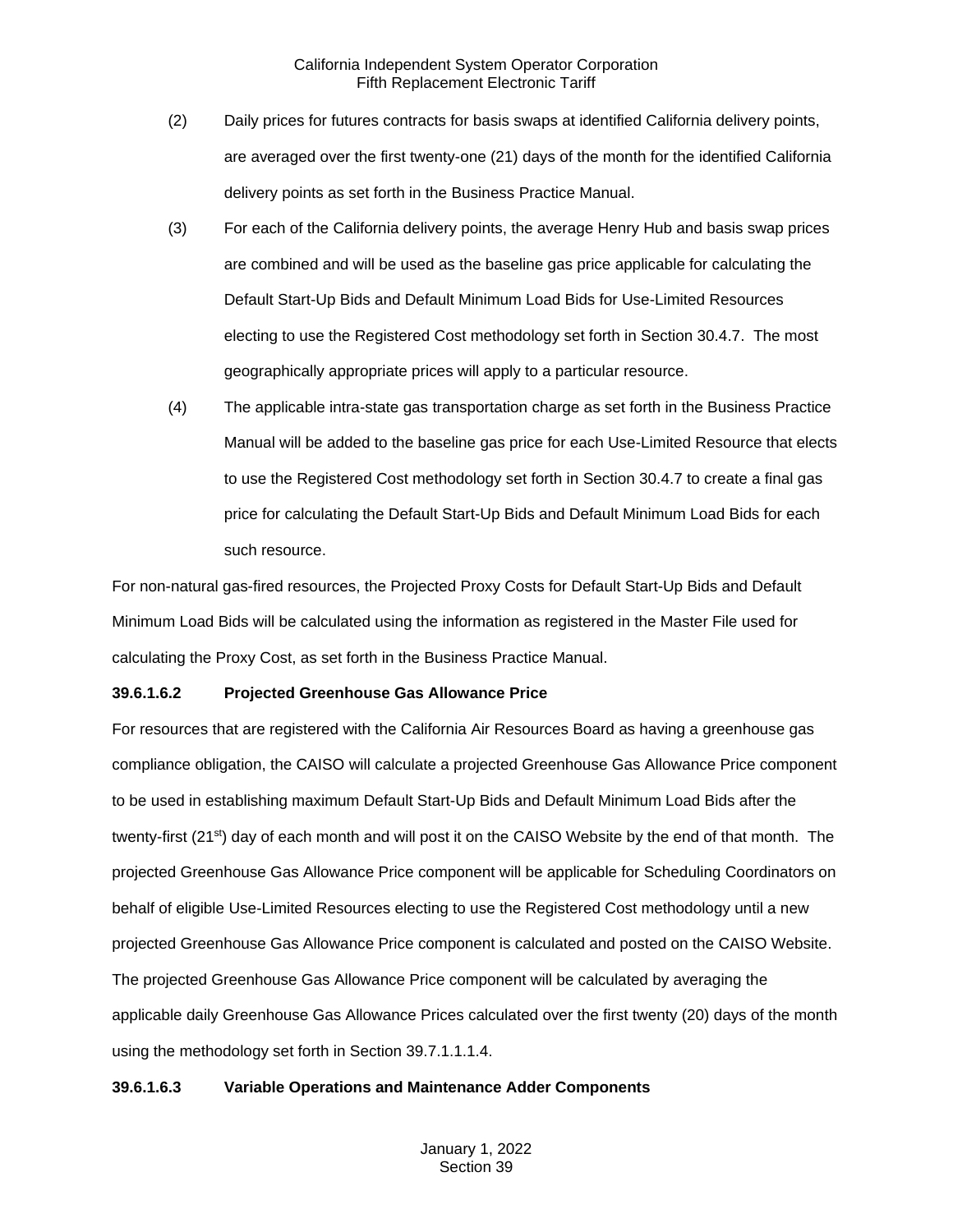The Variable Start-Up Operations and Maintenance Adder component and the Variable Minimum Load Operations and Maintenance Adder component are determined based on the process set forth in Section 30.4.5.4.

#### **39.6.1.6.4 Volumetric Grid Management Charge Component**

The volumetric Grid Management Charge component is set forth in Sections 39.7.1.1.1.1 and

39.7.1.1.1.2.

#### **39.6.1.7 Maximum Transition Cost Values**

Scheduling Coordinators for capacity of Multi-Stage Generating Resources that are eligible and elect to use the Registered Cost methodology in accordance with Section 30.4 must register Transition Costs for each feasible transition between a lower MSG Configuration and a higher MSG Configuration, between zero and a maximum of 150 percent of the difference between the Projected Proxy Cost for the Start-Up Costs for the higher MSG Configuration, minus the Projected Proxy Cost for the Start-Up Costs for the lower MSG Configuration. If the result of this calculation is negative for any transition between two MSG Configurations, then the associated Transition Cost shall be zero.

#### <span id="page-7-0"></span>**39.7 Local Market Power Mitigation for Energy Bids**

Local Market Power Mitigation is based on the assessment and designation of Transmission Constraints as competitive or non-competitive pursuant to Section 39.7.2. The local market power mitigation processes are described in Section 31.2 for the DAM and Sections 34.1.5 for the RTM.

#### <span id="page-7-1"></span>**39.7.1 Calculation of Default Energy Bids**

Default Energy Bids shall be calculated by the CAISO, for the on-peak hours and off-peak hours for both the DAM and RTMs, pursuant to one of the methodologies described in this Section. The Scheduling Coordinator for each Generating Unit owner or Participating Load must rank order the following options of calculating the Default Energy Bid starting with its preferred method. The Scheduling Coordinator must provide the data necessary for determining the Variable Costs unless the Negotiated Rate Option precedes the Variable Cost Option in the rank order, in which case the Scheduling Coordinator must have a negotiated rate established with the CAISO. If no rank order is specified for a Generating Unit or Participating Load, then the default rank order of (1) Variable Cost Option, (2) Negotiated Rate Option, (3) LMP Option will be applied. For the first ninety (90) days after changes to resource status and MSG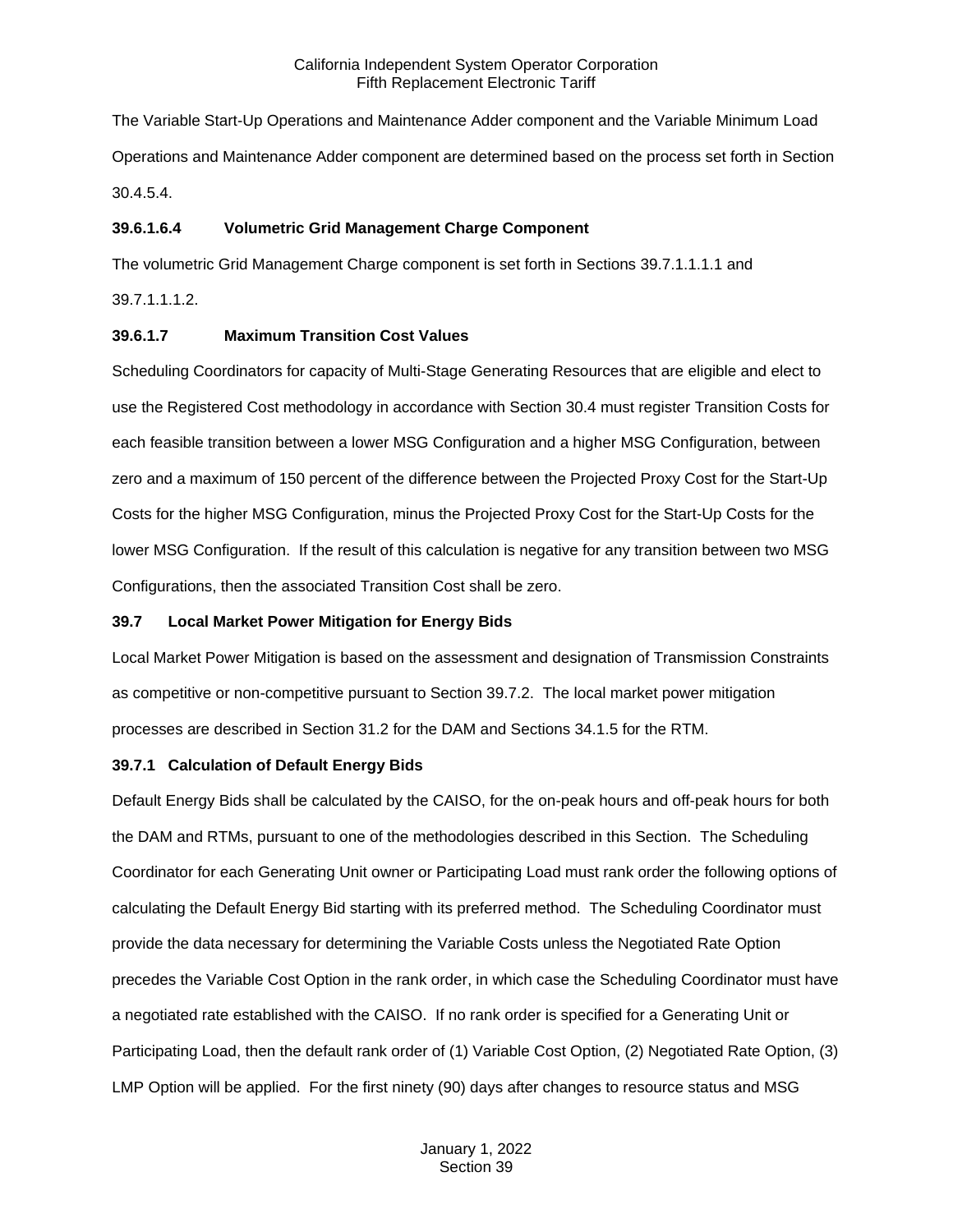Configurations as specified in Section 27.8.3, including the first ninety (90) days after the effective date of Section 27.8.3, the Default Energy Bid option for the resource is limited to the Negotiated Rate Option or the Variable Cost Option. Default Energy Bids used for purposes other than for calculating Reasonableness Thresholds will be subject to the Soft Energy Bid Cap, unless the CAISO has approved a Reference Level Change Request pursuant to Section 30.11 in support of an Energy Bid above the Soft Energy Bid Cap. Scheduling Coordinators for storage resources participating as Non-Generator Resources also may rank the storage resource option among their options. If no rank is specified for a storage resource participating as a Non-Generator Resource, then the default rank will be (1) Variable Cost Option and (2) LMP Option. Scheduling Coordinators for storage resources participating as Non-Generator Resources must provide the data necessary for determining the storage resource option if that option is the first in rank order.

#### **39.7.1.1 Variable Cost Option**

For natural gas-fueled units, the Variable Cost Option will calculate the Default Energy Bid by adding incremental cost (comprised of incremental fuel cost plus a volumetric Grid Management Charge adder plus a greenhouse gas cost adder if applicable) with the Variable Energy Operation and Maintenance Adder, by multiplying the sum by the Default Energy Bid Multiplier, adding a Bid Adder if applicable for a Frequently Mitigated Unit, and adding Variable Energy Opportunity Costs, if any. For non-natural gasfueled units, the Variable Cost Option will calculate the Default Energy Bid by summing incremental fuel or fuel-equivalent cost plus a volumetric Grid Management Charge plus a greenhouse gas cost adder if applicable, multiplying the sum by the Default Energy Bid Multiplier, adding a Bid Adder if applicable for a Frequently Mitigated Unit, and adding Variable Energy Opportunity Costs, if any. For any Default Energy Bids calculated under the Variable Cost Option that exceed \$1,000 per MWh because of an approved Reference Level Change Request, any ten percent (10%) adder or Frequently Mitigated Unit adder shall not exceed \$100 per MWh.

#### **39.7.1.1.1 Incremental Cost Calculation Under the Variable Cost Option**

#### **39.7.1.1.1.1 Natural Gas-Fired Resources**

(a) Calculation of incremental fuel cost - For natural gas-fueled units, incremental fuel cost is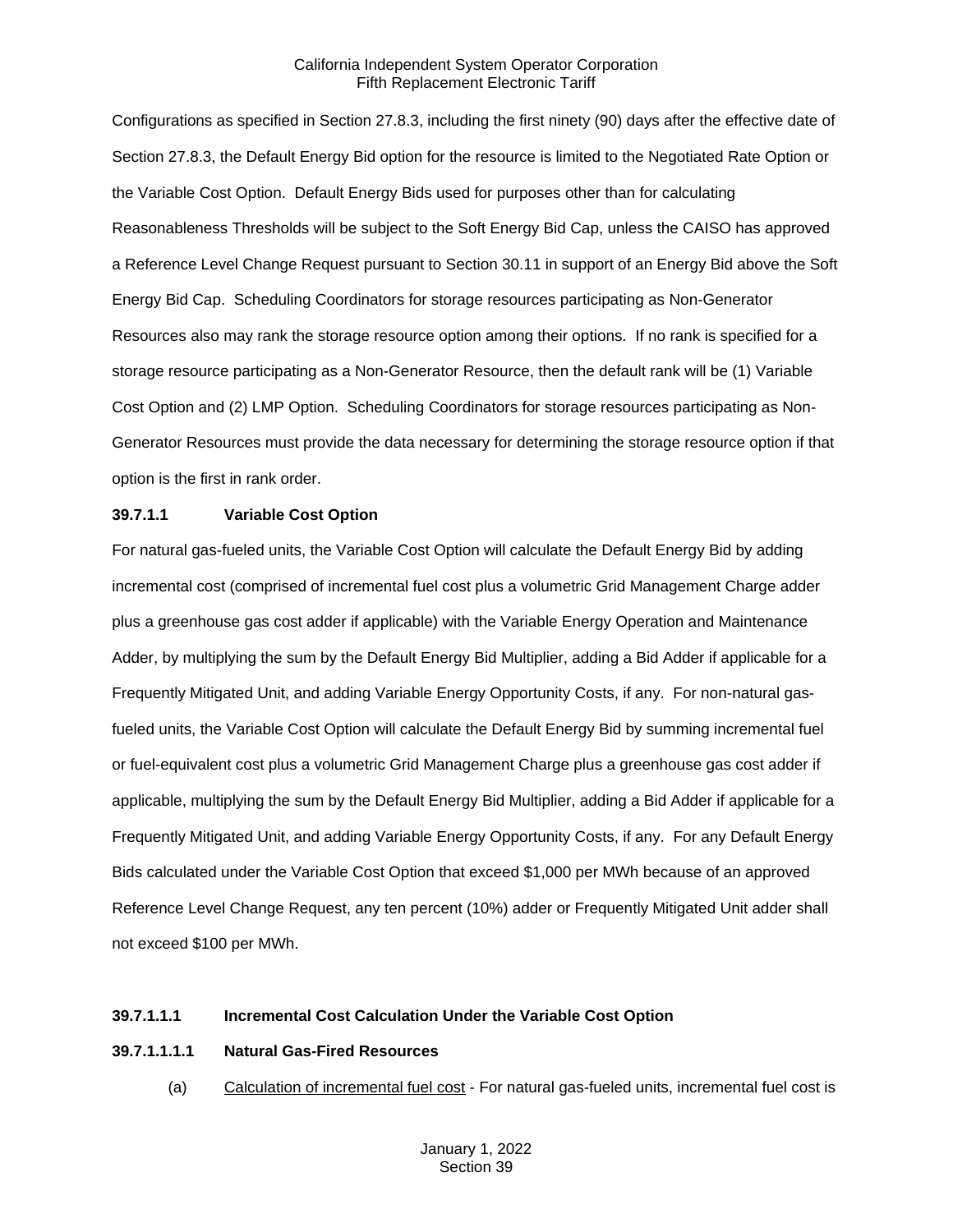calculated based on an incremental heat rate curve multiplied by the natural gas price calculated as described below.

Resource owners shall submit to the CAISO average heat rates (Btu/kWh) measured for at least two (2) and up to eleven (11) generating operating points (MW), where the first and last operating points refer to the minimum and maximum operating levels (i.e., PMin and PMax), respectively. The average heat rate curve formed by the (Btu/kWh, MW) pairs is a piece-wise linear curve between operating points, and two (2) average heat rate pairs yield one (1) incremental heat rate segment that spans two (2) consecutive operating points. The incremental heat rates (Btu/kWh) in the incremental heat rate curve are calculated by converting the average heat rates submitted by resource owners to the CAISO to requirements of heat input (Btu/h) for each of the operating points and dividing the changes in requirements of heat input from one (1) operating point to the next by the changes in MW between two (2) consecutive operating points as specified in the Business Practice Manual. For each segment representing operating levels below eighty (80) percent of the unit's PMax, the incremental heat rate is limited to the maximum of the average heat rates for the two (2) operating points used to calculate the incremental heat rate segment.

The unit's final incremental fuel cost curve is calculated by multiplying this incremental heat rate curve by the applicable natural gas price, and then, if necessary, applying a leftto-right adjustment to ensure that the final incremental cost curve is monotonically nondecreasing. Heat rate and cost curves shall be stored, updated, and validated in the Master File.

(b) Calculation of greenhouse gas cost adder - For each natural gas-fired resource registered with the California Air Resources Board as having a greenhouse gas compliance obligation, the CAISO will calculate a greenhouse gas cost adder as the product of the resource's incremental heat rate, the greenhouse gas emissions rate authorized by the California Air Resources Board, and the applicable Greenhouse Gas Allowance Price.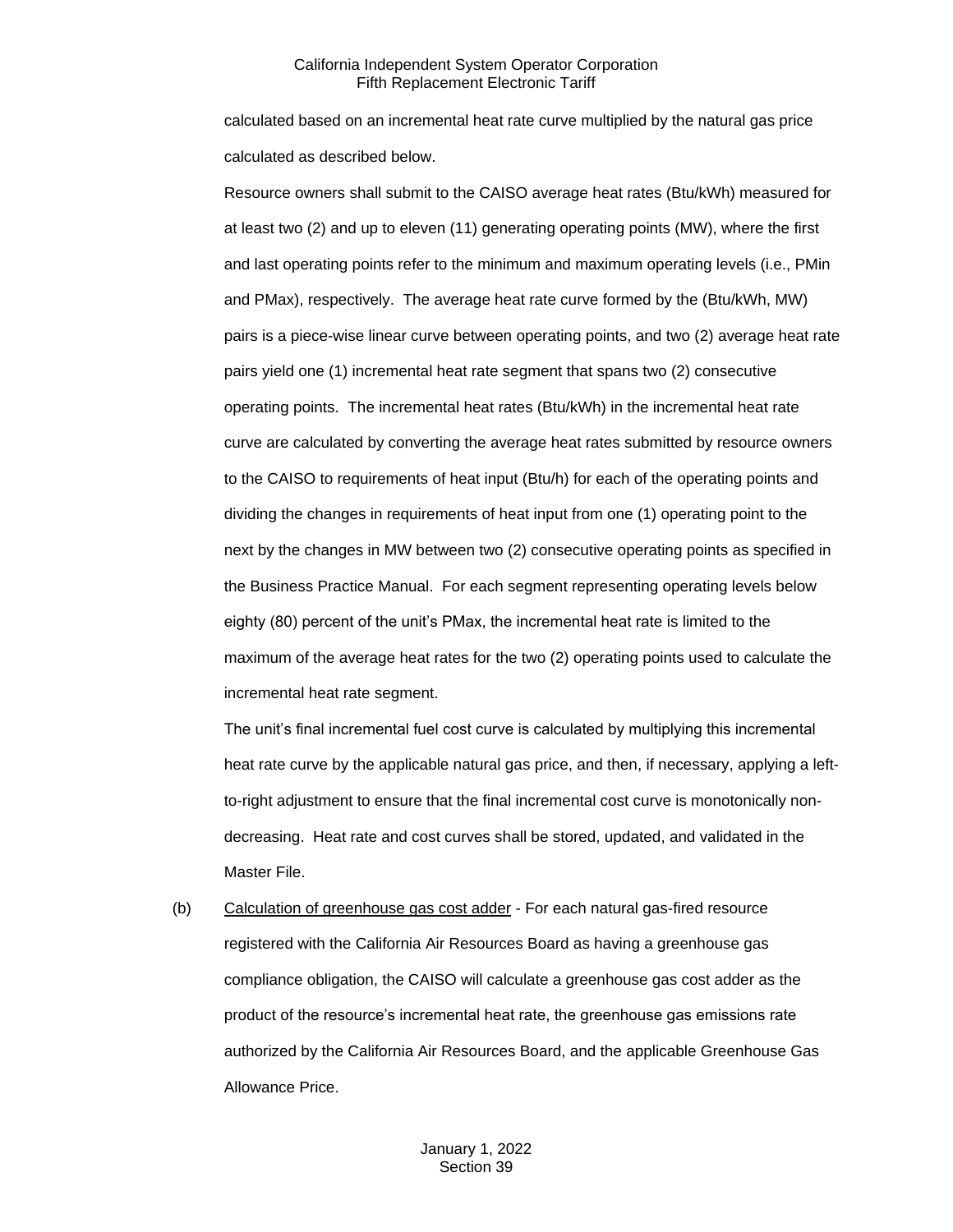(c) Calculation of volumetric Grid Management Charge adder - For each natural gas-fired resource, the CAISO will include a volumetric Grid Management Charge adder that consists of: (i) the Market Services Charge; (ii) the System Operations Charge; and (iii) the Bid Segment Fee divided by the MW in the Bid segment.

#### **39.7.1.1.1.2 Non-Natural Gas-Fired Resources**

For non-natural gas-fueled units, incremental fuel cost is calculated based on an average cost curve as described below.

Resource owners for non-natural gas-fueled units shall submit to the CAISO average fuel or fuel equivalent costs (\$/MW) measured for at least two (2) and up to eleven (11) generating operating points (MW), where the first and last operating points refer to the minimum and maximum operating levels (i.e., PMin and PMax), respectively. The average cost curve formed by the (\$/MWh, MW) pairs is a piece-wise linear curve between operating points, and two (2) average cost pairs yield one (1) incremental cost segment that spans two (2) consecutive operating points. For each segment representing operating levels below eighty percent (80%) of the unit's PMax, the incremental cost rate is limited to the maximum of the average cost rates for the two (2) operating points used to calculate the incremental cost segment. The unit's final incremental fuel cost curve is then adjusted, if necessary, applying a left-to-right adjustment to ensure that the final incremental cost curve is monotonically non-decreasing. The CAISO will include, if applicable: (i) greenhouse gas allowance costs for each non-natural gas-fired resource registered with the California Air Resources Board as having a greenhouse gas compliance obligation, as provided to the CAISO by the Scheduling Coordinator for the resource; (ii) variable operation and maintenance cost; and (iii) a volumetric Grid Management Charge adder that consists of: (a) the Market Services Charge; (b) the System Operations Charge; and (c) the Bid Segment Fee divided by the MW in the Bid segment. Cost curves shall be stored, updated, and validated in the Master File.

## **39.7.1.1.1.3 Calculation of Natural Gas Price**

- (a) The CAISO will use different gas price indices for the Day-Ahead Market and the Real-Time Market. If a gas price index is unavailable for any reason, the CAISO will use the most recent available gas price index as set forth in Section 39.7.1.1.1.3(c).
- (b) For all Trading Days of the Day-Ahead Market, except for Mondays when the Monday-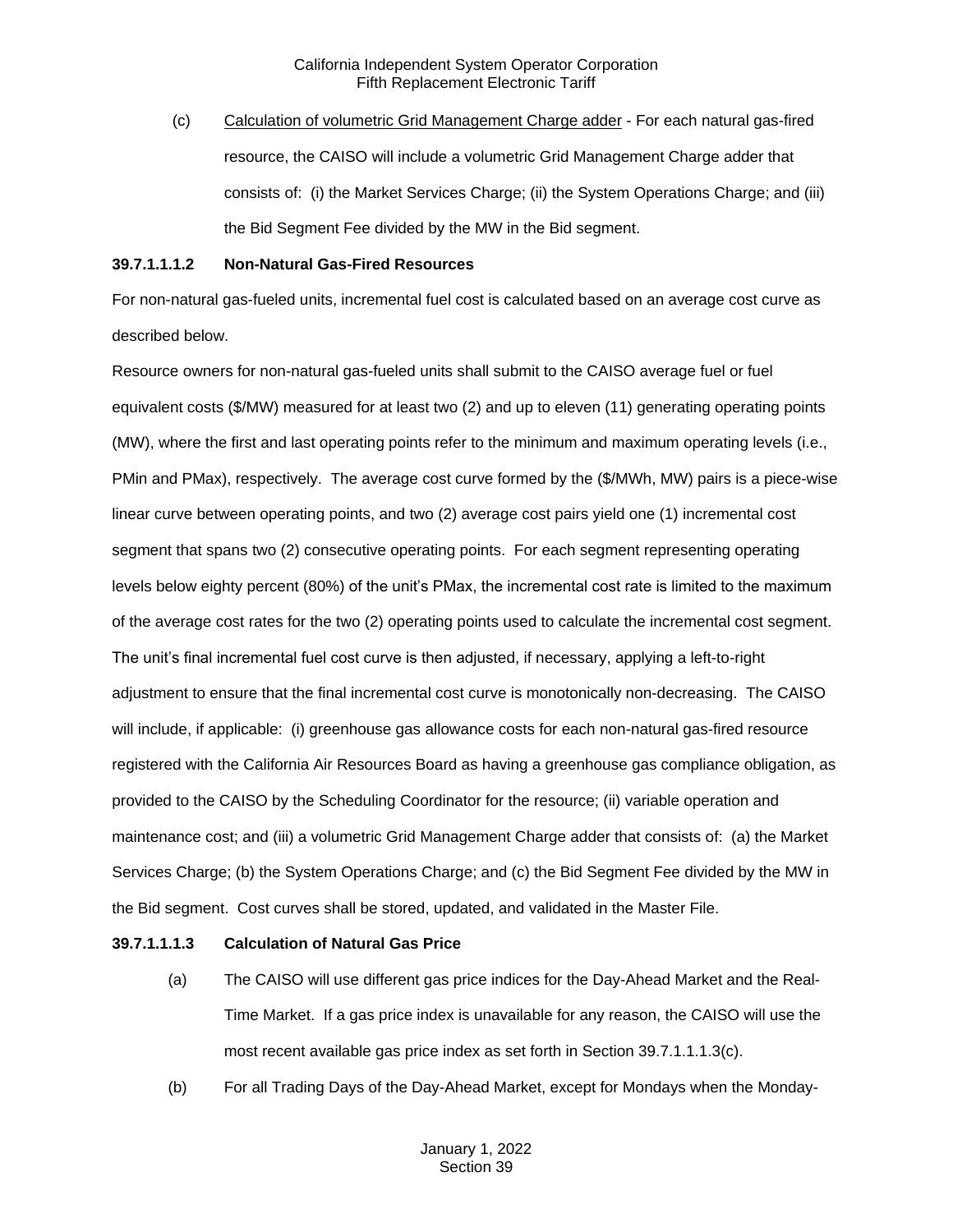only gas price index is available and meets the liquidity criteria described below, the CAISO will calculate a gas price index based on natural gas commodity prices reported by the Intercontinental Exchange one (1) day prior to the applicable Trading Day between 8:00 a.m. and 9:00 a.m. Pacific Time for natural gas deliveries on the Trading Day. The natural gas commodity prices reported by the Intercontinental Exchange are volumeweighted average gas prices reported during its next-day trading window. For Monday Trading Days, the CAISO will use the Monday-only gas price index when it is reported by the Intercontinental Exchange three (3) days prior to the Monday Trading Day, provided:

- (i) The historical average volume of the Monday-only gas price index at a given location, using no more than ninety (90) days of trading, is at least 25,000 MMBTUs based on the CAISO's test of whether the volume at a given location is above 25,000 MMBTUs at least once every six (6) months; and
- (ii) On any given day the Monday-only gas price index published at the locations that meet the requirement in subsection (b)(i) above represents at least five (5) transitions.
- (c) For all Trading Days of the Real-Time Market, except for Mondays when the Mondayonly gas price index is available and meets the liquidity criteria described below, the CAISO will calculate a gas price index using at least one (1) price from the following publications: Natural Gas Intelligence, SNL Energy/BTU's Daily Gas Wire, or Platt's Gas Daily. The CAISO will update the gas price indices for the Real-Time Market between 7:00 p.m. and 10:00 p.m. Pacific Time using the natural gas prices published one (1) day prior to the applicable Trading Day for natural gas deliveries on the Trading Day, unless gas prices are not published on that day, in which case the CAISO will use the most recently published gas prices that are available. For Monday Trading Days, the CAISO will use the Monday-only gas price index when it is reported by the Intercontinental Exchange three (3) days prior to the Monday Trading Day, provided:
	- (i) The historical average volume of the Monday-only gas price index at a given location, using no more than ninety (90) days of trading, is at least 25,000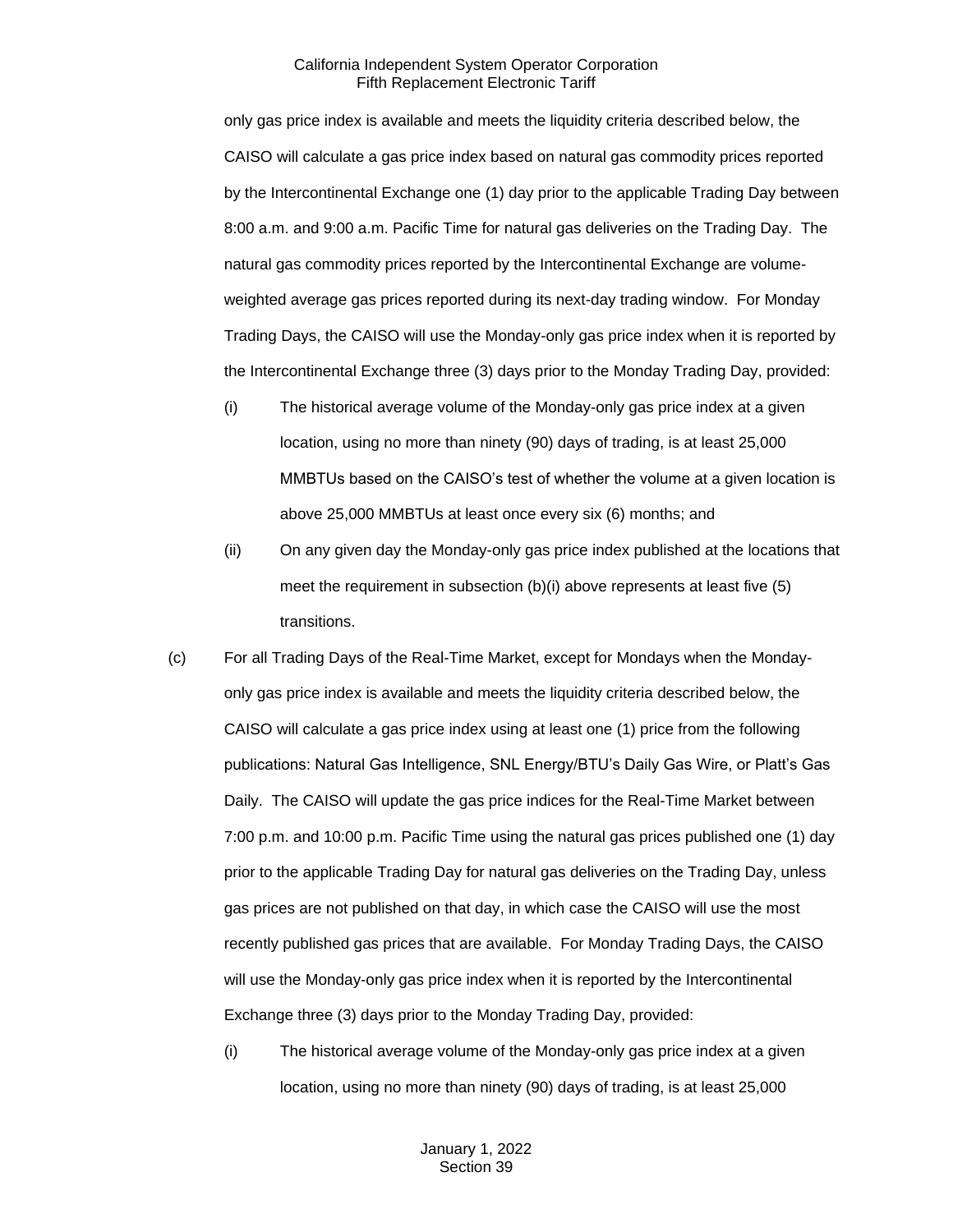MMBTUs based on the CAISO's test of whether the volume at a given location is above 25,000 MMBTUs at least once every six (6) months; and

(ii) On any given day the Monday-only index gas price published at the locations that meet the requirement in subsection(c)(i) above represents at least five (5) transactions.

#### **39.7.1.1.1.4 Calculation of Greenhouse Gas Allowance Price**

To calculate the Greenhouse Gas Allowance Price, the CAISO will average two prices from the following vendors: the Intercontinental Exchange and ARGUS. If a greenhouse gas price from a vendor is unavailable for any reason, the CAISO will use the most recent available greenhouse gas price from that vendor. If for any reason the CAISO cannot calculate a Greenhouse Gas Allowance Price, it will use the most recently calculated value. The CAISO will update the Greenhouse Gas Allowance Price by approximately 22:00 Pacific Time each day (T). The daily Greenhouse Gas Allowance Price will be used in the next day's Real-Time Market (T+1) and in the Day-Ahead Market for the following Trading Day (T+2). The CAISO will calculate each Greenhouse Gas Allowance Price during a year using prices for greenhouse gas allowances from that same year.

#### **39.7.1.1.2 [Not Used]**

## **39.7.1.1.3 Variable Energy Opportunity Costs Under the Variable Cost Option**

The CAISO will determine eligibility for Variable Energy Opportunity Costs for Use-Limited Resources pursuant to Section 30.4.6.

#### **39.7.1.2 LMP Option**

The CAISO will calculate the LMP Option for the Default Energy Bid as a weighted average of the lowest quartile of LMPs at the Generating Unit PNode in periods when the unit was Dispatched during the preceding ninety (90) day period for which LMPs that have passed the price validation and correction process set forth in Section 35 are available. The weighted average will be calculated based on the quantities Dispatched within each segment of the Default Energy Bid curve. Each Bid segment created under the LMP Option for Default Energy Bids will be subject to a feasibility test, as set forth in a Business Practice Manual, to determine whether there are a sufficient number of data points to allow for the calculation of an LMP based Default Energy Bid. The feasibility test is designed to avoid excessive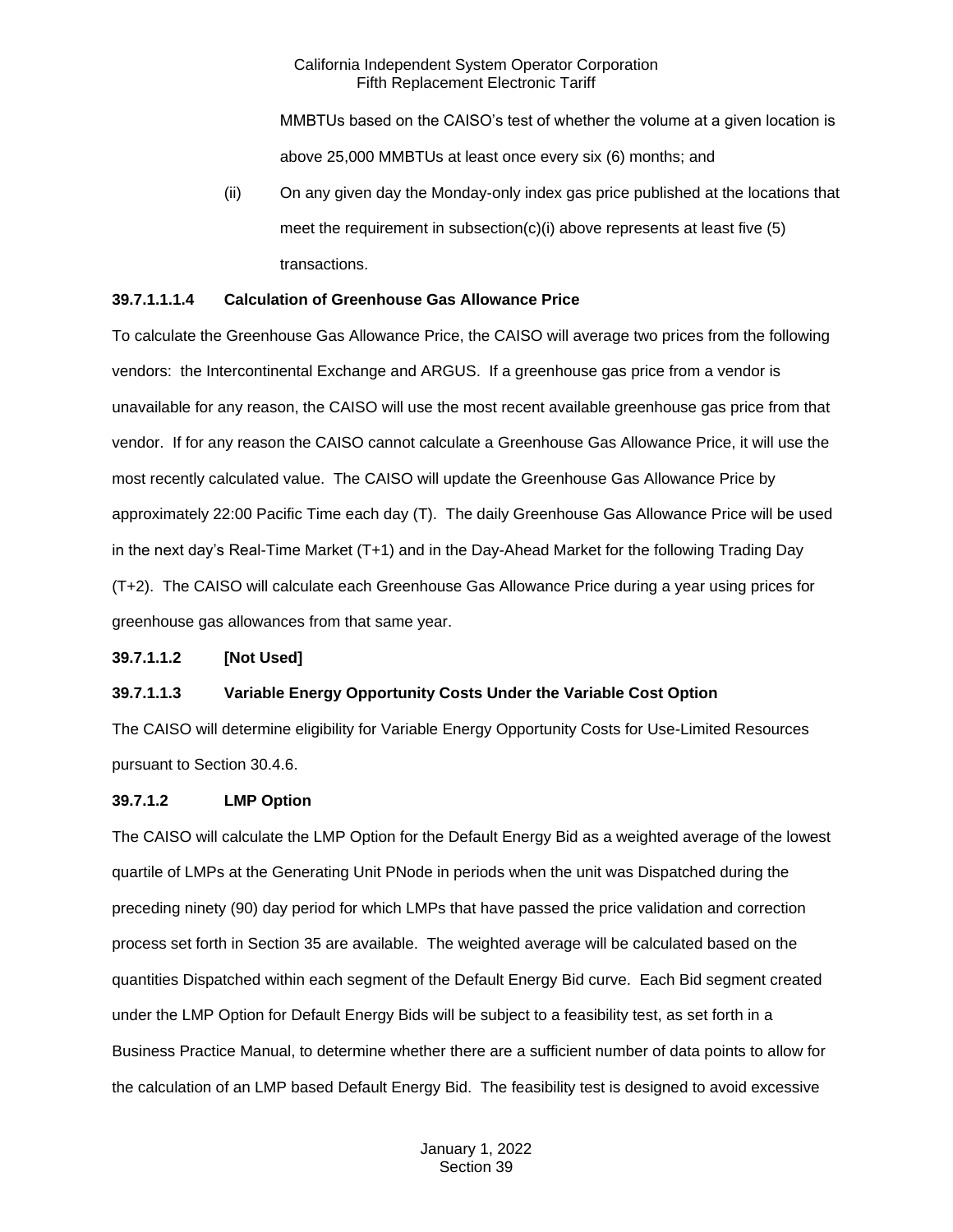volatility of the Default Energy Bid under the LMP Option that could result when calculated based on a relatively small number of prices.

#### **39.7.1.3 Negotiated Rate Option**

#### **39.7.1.3.1 Submission Process**

Scheduling Coordinators that elect the Negotiated Rate Option for the Default Energy Bid shall submit a proposed Default Energy Bid along with supporting information and documentation as described in a BPM. Within ten (10) Business Days of receipt, the CAISO will provide a written response. If the CAISO accepts the proposed Default Energy Bid, it will generally become effective within eleven (11) Business Days from the date of acceptance by the CAISO and remain in effect until: (1) the Default Energy Bid is modified by FERC; (2) the Default Energy Bid is modified by mutual agreement of the CAISO and the Scheduling Coordinator; or (3) the Default Energy Bid expires, is terminated or is modified pursuant to any agreed upon term or condition or pertinent FERC order.

If the CAISO does not accept the proposed Default Energy Bid, the CAISO and the Scheduling Coordinator shall enter a period of good faith negotiations that terminates sixty (60) days following the date of submission of a proposed Default Energy Bid by a Scheduling Coordinator. If at any time during this period, the CAISO and the Scheduling Coordinator agree upon the Default Energy Bid, it will generally become effective within eleven (11) Business Days of the date of agreement and remain in effect until: (1) the Default Energy Bid is modified by FERC; (2) the Default Energy Bid is modified by mutual agreement of the CAISO and the Scheduling Coordinator; or (3) the Default Energy Bid expires, is terminated or is modified pursuant to any agreed upon term or condition or pertinent FERC order. If by the end of the sixty (60)-day period the CAISO and the Scheduling Coordinator fail to agree on the Default Energy Bid to be used under the Negotiated Rate Option, the Scheduling Coordinator has the right to file a proposed Default Energy Bid with FERC pursuant to Section 205 of the Federal Power Act. During the sixty (60)-day period following the submission of a proposed negotiated Default Energy Bid by a Scheduling Coordinator, and pending FERC's acceptance in cases where the CAISO fails to agree on the Default Energy Bid for use under the Negotiated Rate Option and the Scheduling Coordinator filed a proposed Default Energy Bid with FERC pursuant to Section 205 of the Federal Power Act, the Scheduling Coordinator has the option of electing to use any of the other options available pursuant to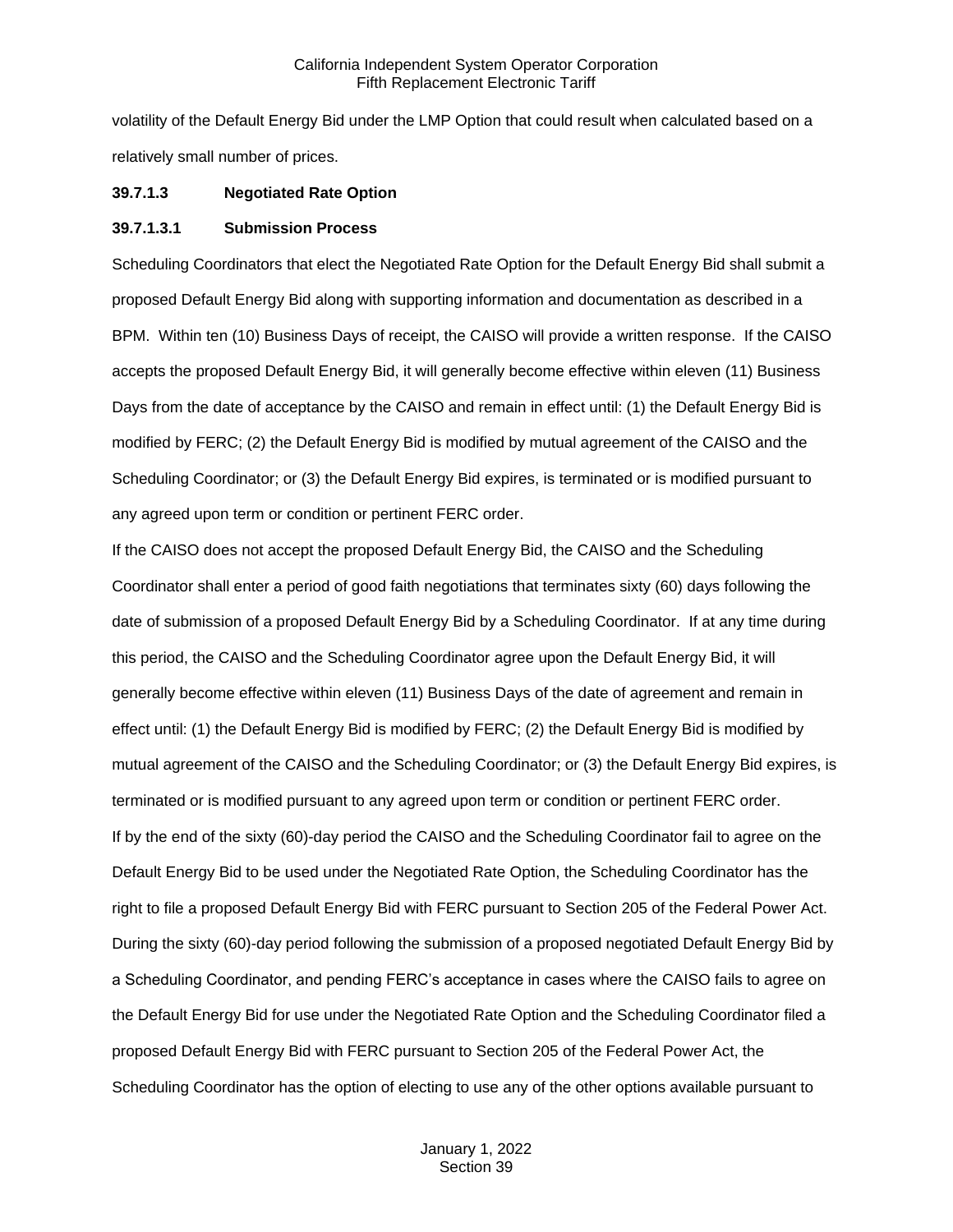Section 39.7. If the Scheduling Coordinator does not elect to use any of the other options available pursuant to Section 39.7, or if sufficient data do not exist to calculate a Default Energy Bid using any of these options, the CAISO may establish a temporary Default Energy Bid as specified in Section 39.7.1.5. Any negotiated Default Energy Bid for a resource that includes an opportunity cost component as of April 1, 2019, will remain in effect, subject to the CAISO's renegotiation rights pursuant to Section 39.7.1.3.2.1, unless the Scheduling Coordinator pursues an Opportunity Cost pursuant to Section 30.4.6.1.2. If a Scheduling Coordinator pursues an Opportunity Cost pursuant to Section 30.4.6.1.2, the Scheduling Coordinator must either elect the Variable Cost Default Energy Bid or the CAISO will renegotiate the negotiated Default Energy Bid to, at a minimum, utilize the Variable Energy Opportunity Cost as a component of the negotiated Default Energy Bid in place of any previously negotiated Opportunity Cost value.

# **39.7.1.3.2 Negotiated Values and Informational Filings**

# **39.7.1.3.2.1 Renegotiation of Values**

The CAISO may require the renegotiation of any components including any Opportunity Costs negotiated pursuant to Section 30.4.6.3, any Default Energy Bids negotiated pursuant to this Section 39.7.1.3, or any temporary Default Energy Bids established pursuant to Section 39.7.1.5, that have become outdated, are possibly erroneous, or for which the Scheduling Coordinator has changed. In the renegotiation process, the CAISO may review and propose modifications to such values, and may require the Scheduling Coordinator to provide updated information to support continuation of such values.

## **39.7.1.3.2.2 Informational Filings with FERC**

The CAISO shall make an informational filing with FERC of any Opportunity Costs calculated pursuant to Section 30.4.6.2 or negotiated pursuant to Section 30.4.6.3, any Default Energy Bids negotiated pursuant to this Section 39.7.1.3, or any temporary Default Energy Bids established pursuant to Section 39.7.1.5, no later than seven (7) days after the end of the month in which the Opportunity Cost or Default Energy Bid values were established.

## **39.7.1.4 Frequently Mitigated Unit Option**

A Frequently Mitigated Unit that is eligible for a Bid Adder may select a fourth Default Energy Bid option, which is equal to the Variable Cost Option plus the Bid Adder as described in Section 39.7.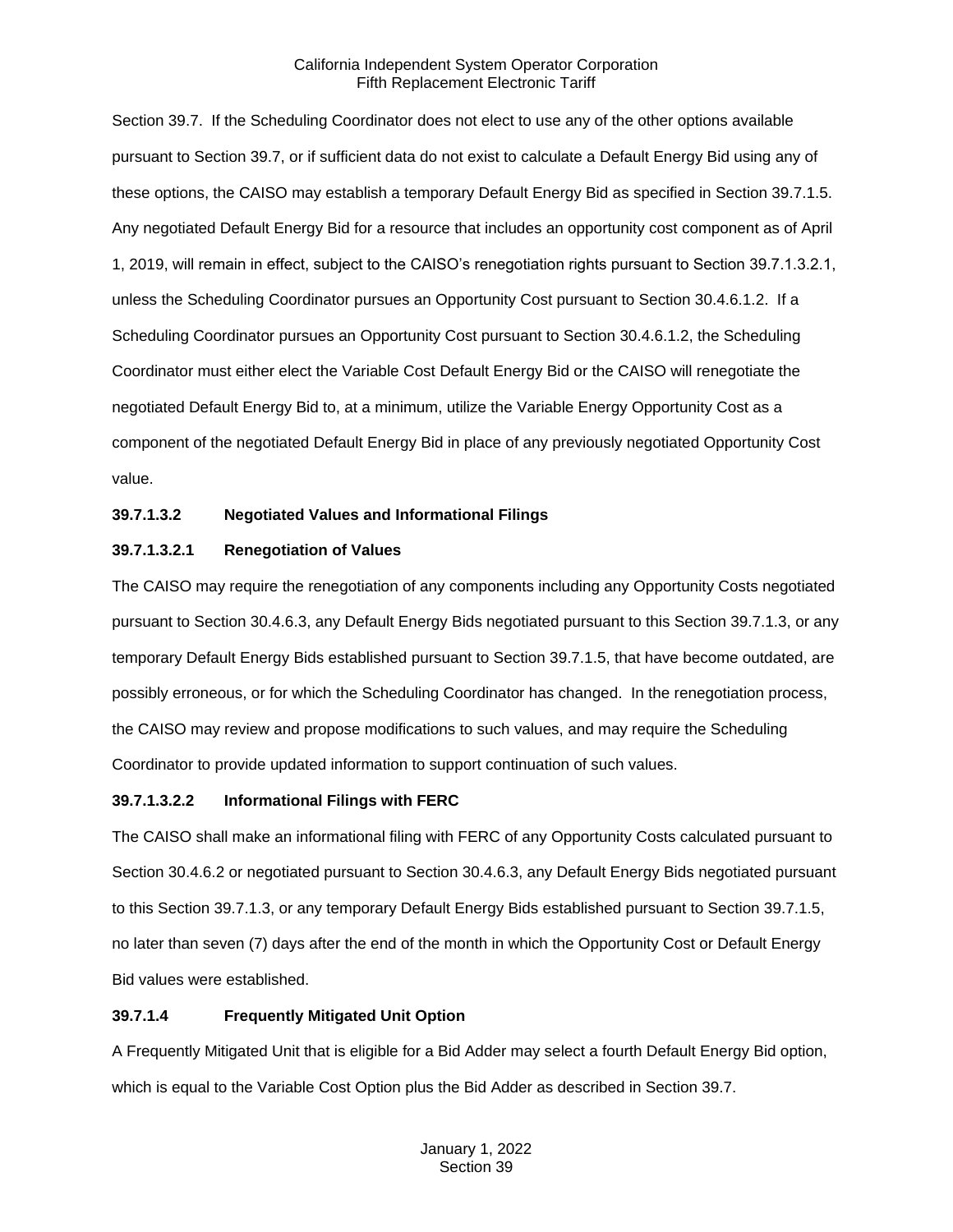## **39.7.1.5 Temporary Default Energy Bid**

If the Scheduling Coordinator does not elect to use any of the other options available pursuant to Section 39.7.1, or if sufficient data do not exist to calculate a Default Energy Bid using any of the available options, the CAISO will first seek to obtain from the Scheduling Coordinator any additional data required for calculating the Default Energy Bid options available pursuant to 39.7.1. If the provision of additional data by a Scheduling Coordinator results in additional or modified Default Energy Bid options pursuant to 39.7.1, the Scheduling Coordinator will have another opportunity to elect one of these options as its temporary Default Energy Bid. If the Scheduling Coordinator does not elect to use any of the options available pursuant to Section 39.7.1, or if sufficient data still do not exist to calculate a Default Energy Bid using any of the available options, the CAISO may establish a temporary Default Energy Bid based on one or more of the following: (1) operating cost data, opportunity cost, and other appropriate input from the Market Participant; (2) the CAISO's estimated operating costs of the Electric Facility, taking the best information available to the CAISO; (3) an appropriate average of competitive Bids of one or more similar Electric Facilities; or (4) any of the other options for determining a Default Energy Bid for which data are available.

#### **39.7.1.6 Default Energy Bids for RMR Resources**

The Scheduling Coordinator for the RMR Resource must rank order its preferences between the Variable Cost Option and the Negotiated Rate Option, which shall be the default rank order if no rank order is specified by the Scheduling Coordinator. These preferences will be used to determine the Default Energy Bids for the capacity for each RMR Resource. RMR Units are not eligible to receive the ten percent adder under the Variable Cost Option pursuant to Section 39.7.1.1 or the Bid Adder pursuant to Section 39.8.

## **39.7.1.7 Hydro Default Energy Bid**

Scheduling Coordinators may request a Hydro Default Energy Bid for a hydroelectric resource with storage capability located in the CAISO Balancing Authority Area or any EIM Entity Balancing Authority Area.

#### **39.7.1.7.1 Computation**

For each Trading Day, the CAISO will calculate the Hydro Default Energy Bid as the maximum of the (a)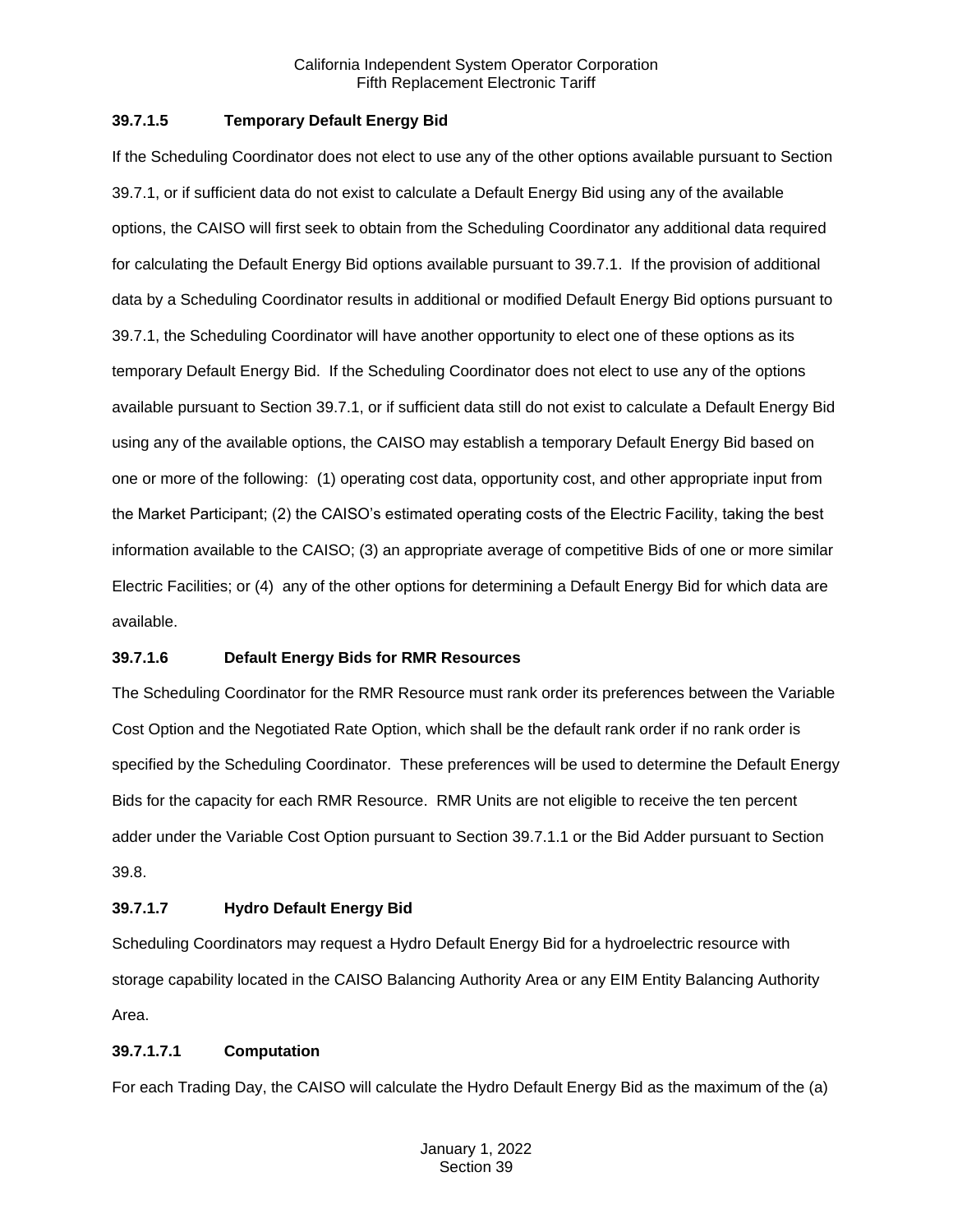gas floor, (b) short-term component, and (c) long-term/geographic component, which are all calculated as specified below.

# **39.7.1.7.1.1 Gas Floor**

The CAISO will calculate the gas floor as the most recent average heat rate for a typical gas turbine generator obtained from the Energy Information Administration, multiplied by the gas price for the fuel region applicable to the location of the hydroelectric resource, multiplied by 1.1.

# **39.7.1.7.1.2 Short-Term Component**

The CAISO will calculate the short-term component as 1.4 multiplied by the maximum of:

- (a) the day-ahead peak price at the applicable electric pricing hub;
- (b) the on-peak balance of the month on peak futures price for the current month at the applicable electric pricing hub; and
- (c) the on-peak monthly index on peak futures price at the applicable electric pricing hub for one (1) month after the current month.

# **39.7.1.7.1.3 Long-Term/Geographic Component**

A Scheduling Coordinator may request that the long-term/geographic component be calculated based on multiple electric pricing hubs in addition to the default electric pricing hub consistent with Section 39.7.1.7.2.1. The CAISO will calculate the long-term/geographic component as 1.1 multiplied by the maximum of:

- (a) the day-ahead on-peak price at the applicable electric pricing hub(s);
- (b) the on-peak balance of the month futures prices for the current month at the applicable electric pricing hub(s); and
- (c) the on-peak monthly index futures price at the applicable electric pricing hub(s) for all future months up to the maximum storage horizon after the current month.

## **39.7.1.7.2 Requirements**

As part of its request for a Hydro Default Energy Bid, the Scheduling Coordinator must submit to the CAISO:

(a) Annually, for each month of the upcoming year and for each electric pricing hub requested that is not the default electric pricing hub, the Scheduling Coordinator must (1)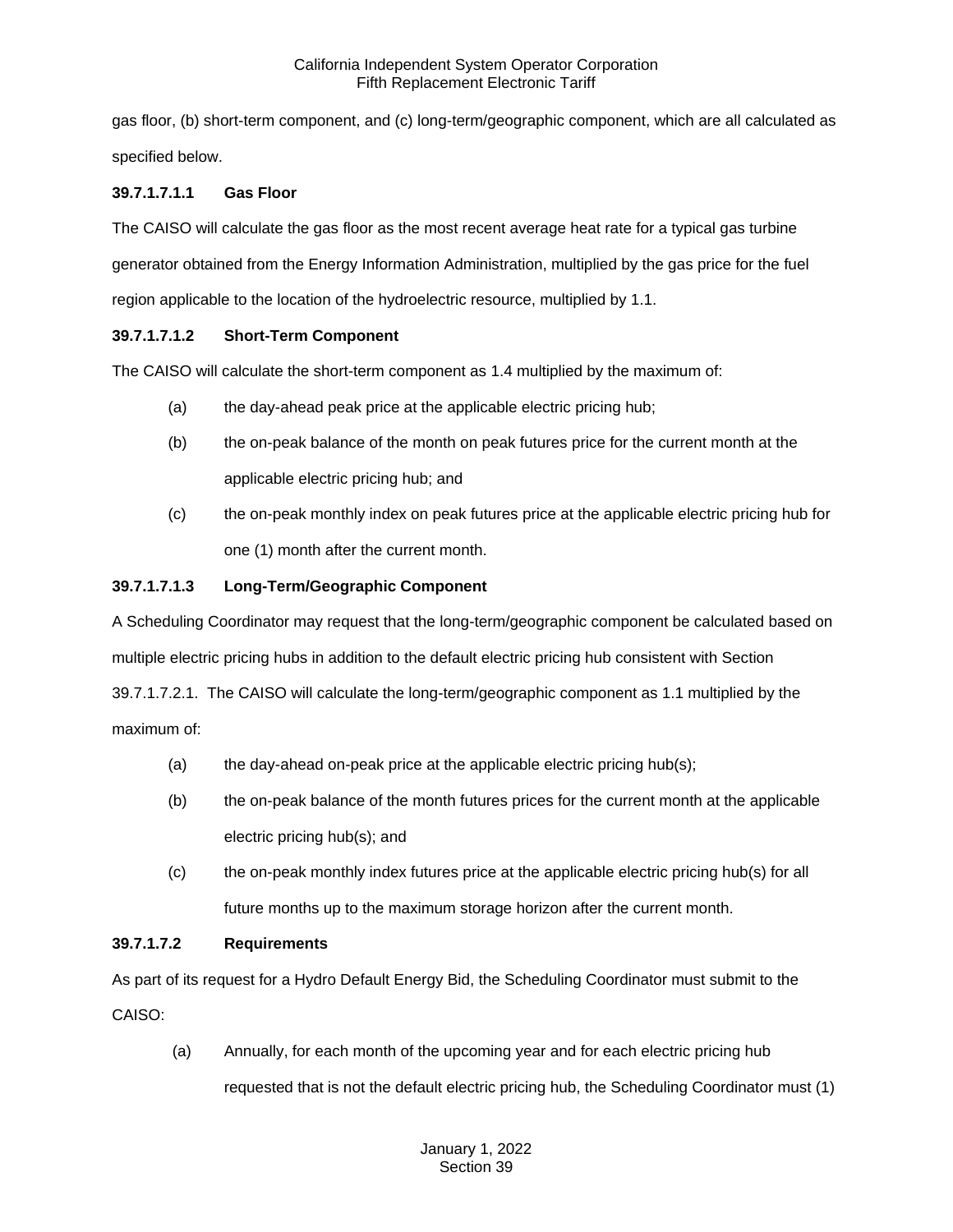demonstrate that it holds firm transmission rights to enable delivery from the hydroelectric resource's default market region to the requested electric pricing hub or to a delivery point that is similarly priced location; or (2) provide documentation that supports a historical practice of acquiring monthly firm transmission rights to the requested electric pricing hub(s) or similarly priced location. Scheduling Coordinators may demonstrate transmission rights to multiple locations and, based on the CAISO's evaluation of such information, the CAISO may include multiple electric pricing hubs, in addition to the default electric pricing hubs, in the long-term/geographic component of the Hydro Default Energy Bid for the affected resources. The Scheduling Coordinator will attest through its submission that it reasonably expects it will be able to use the demonstrated transmission rights to deliver incremental sales from the hydroelectric resource because the rights are not fully committed and that there is an actual opportunity to use these rights. If the CAISO includes multiple electric pricing hubs in the long-term/geographic component, the Hydro Default Energy Bid calculation will use the maximum of the electric price indices published for each electric pricing hub as determined for each Trading Day. On Trading Days for which there are no relevant published electric price indices at an electric pricing hub, the CAISO will use the most recently published index for the applicable electric pricing hub.

- (b) For resources that Scheduling Coordinators demonstrate a quantity of firm transmission rights to a requested electric pricing hub or similarly priced location that is less than the hydro resource's capacity, the CAISO will include the requested electric pricing hub up to the quantity demonstrated transmission rights, and apply a proportional weighting of the resource's transmission rights to calculate a weighted average of those bilateral electric pricing hub prices when calculating the value of the long-term/geographic component of the Hydro Default Energy Bid.
- (c) In the absence of supporting transmission rights information when calculating the Hydro Default Energy Bid, the CAISO will revert to the default bilateral electric pricing hub specified in Section 39.7.1.7.3.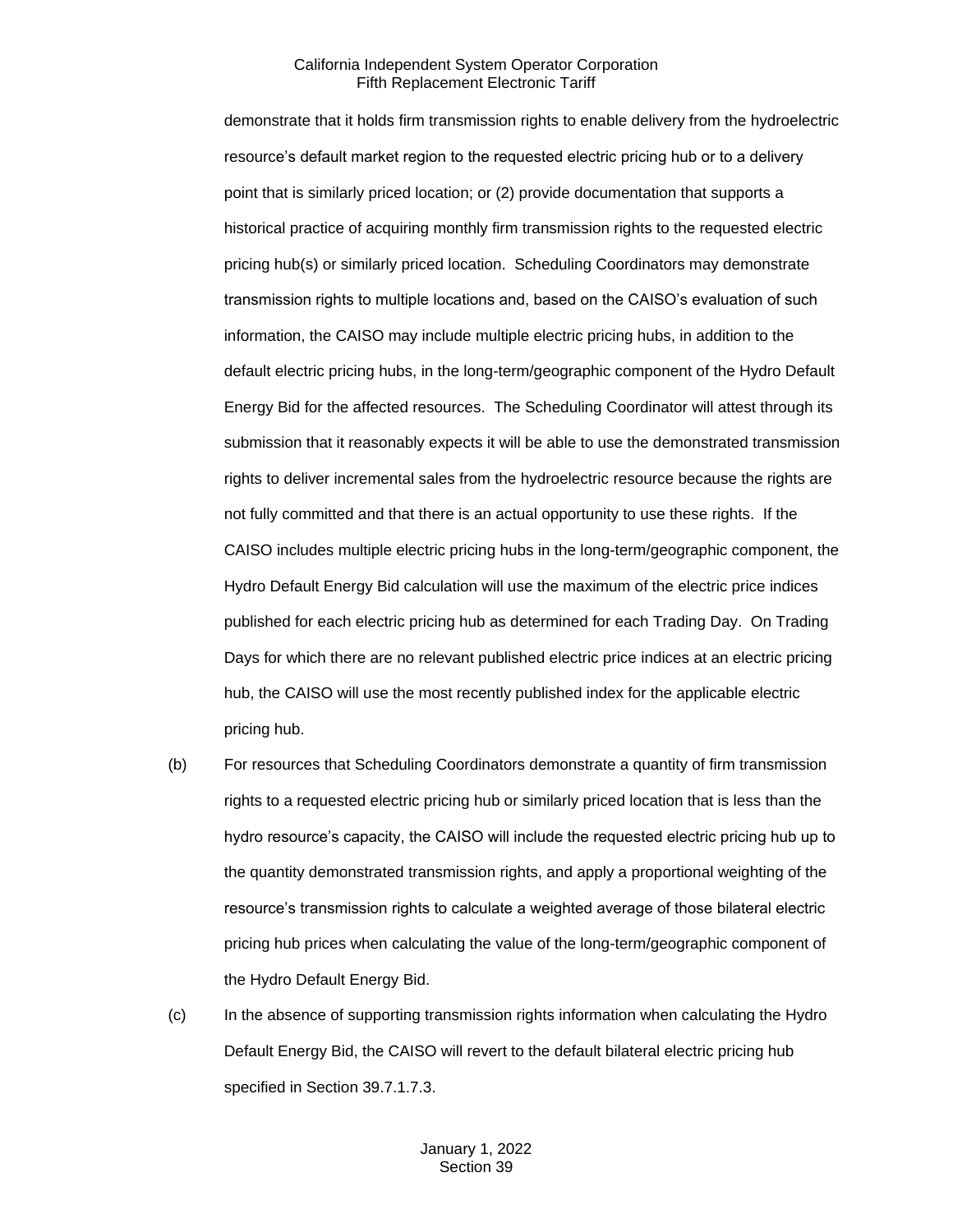- (d) If during the term of the annual period the Scheduling Coordinator no longer has the firm annual transmission rights previously demonstrated, or can no longer continue a historical practice of acquiring monthly firm transmission rights, the Scheduling Coordinator must inform the CAISO within five (5) Business Days of no longer holding such firm transmission rights.
- (e) The CAISO may audit the Scheduling Coordinator and request additional information in support of the Scheduling Coordinator's assertions.
- (f) If the CAISO determines the Scheduling Coordinator has submitted inaccurate information, the CAISO may revert the resource to the default electric pricing hubs as specified in Section 39.7.1.7.3.

## **39.7.1.7.2.2 Maximum Storage Horizon**

The maximum hydroelectric resource storage horizon submitted by the Scheduling Coordinator must:

- (a) Reflect the typical storage duration of a hydroelectric resource's reservoir, defined as the length of time between which the reservoir cycles from a maximum elevation to a new maximum elevation during a hydro cycle. The Scheduling Coordinator shall compute the reservoir's cycling time based on multiple years of reservoir elevation data.
- (b) Be supported by (1) a written attestation by a representative who has the authority to bind the company stating that the value submitted to the CAISO as the maximum storage horizon is consistent with the requirements specified in Section 39.7.1.7.2.2 (a); or (2) corroborating information submitted to the CAISO, which may include several years of historic reservoir levels for the specific hydroelectric resource and regulatory filings related to the operations of the hydroelectric resource.

## **39.7.1.7.3 Default Electric Pricing Hubs**

The default electric pricing hubs will be as specified in the Business Practice Manuals, which will also include a process for modifying or adding electric pricing hubs to the list of default electric pricing hubs.

## **39.7.1.8 Storage Resource Option**

For storage resources participating as Non-Generator Resources, the storage resource option will calculate the Default Energy Bid by selecting the maximum of (1) the sum of the expected energy cost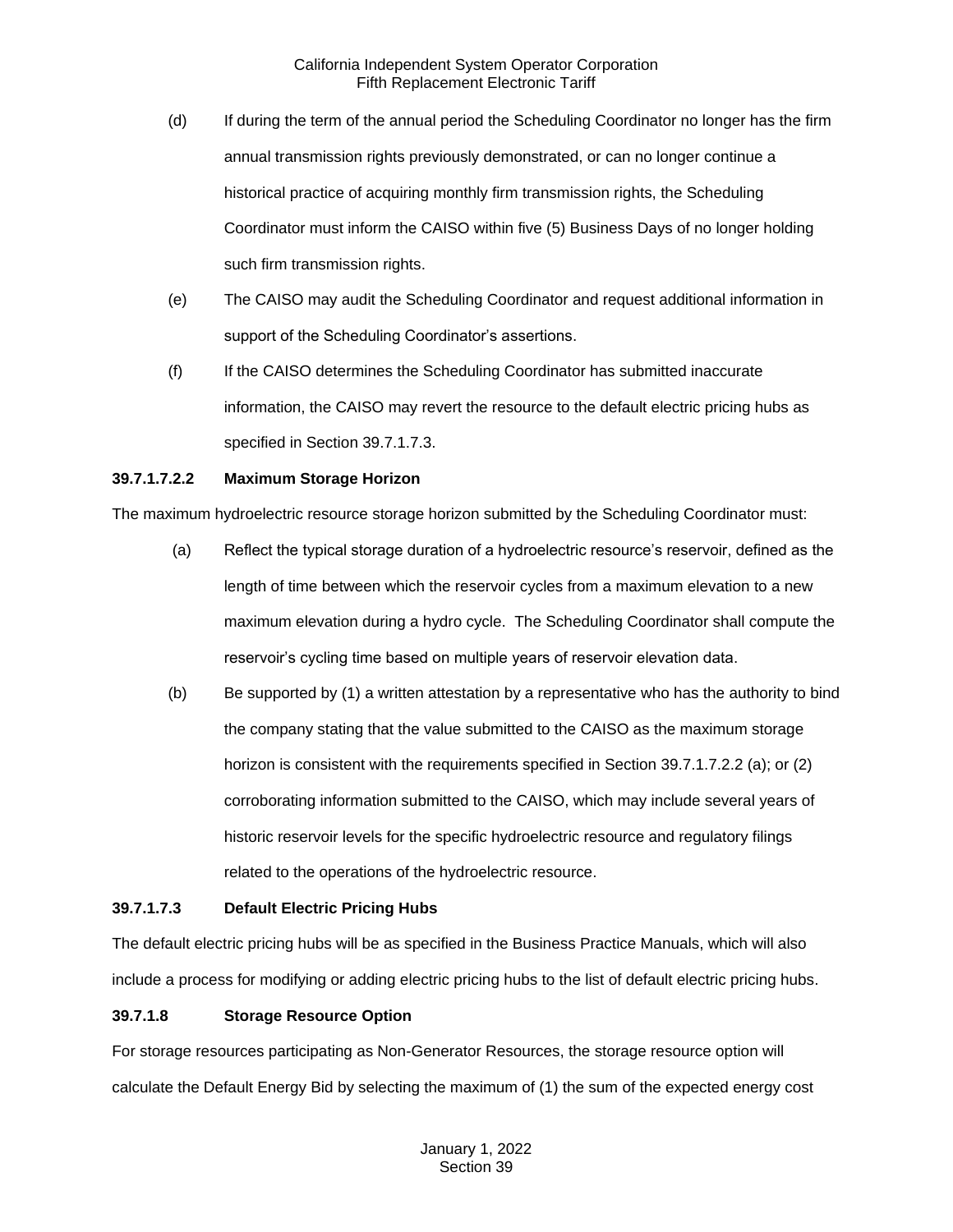and the variable storage operation cost and, in the RTM, (2) the storage opportunity cost. The calculation is completed by adding ten percent (10%) to the value. To calculate the Default Energy Bid, the CAISO will use the PMin, PMax, Run Times, and other charging and discharging parameters registered in the Master File.

The expected energy cost represents the average cost to procure the amount of energy needed to charge the resource during the lowest-priced continuous block of time such that the resource can discharge completely, accounting for the resource's charging duration and round-trip efficiency, and excluding losses. To calculate this component in the Day-Ahead Market, the CAISO will use the average price of Energy during the lowest priced hours based upon the final Energy Supply Bids from the MPM process at the relevant PNode, not to be below \$0/MWh. To calculate this component in the Real-Time Market, the CAISO will use the average price of Energy during the lowest priced hours based upon the LMP from the IFM at the relevant PNode on the Trading Day, not to be below \$0/MWh.

The variable storage operation cost represents the variable costs of operating a storage resource beyond its designed daily cycling range, submitted by the Scheduling Coordinator in \$/MWh. The CAISO will validate the storage operation cost based on manufacturer warranty, available data, and supporting documentation submitted by the Scheduling Coordinator. The storage opportunity cost represents the opportunity cost of being dispatched during lower-priced RTM intervals, equal to the cost of Energy the resource could discharge during the highest-priced continuous RTM block, accounting for the resource's discharge duration. To calculate this component in the Real-Time Market, the CAISO will use the lowest price of Energy during the highest priced period over which the resource could have discharged, based upon the LMP from the IFM at the relevant PNode on the Trading Day.

## <span id="page-19-0"></span>**39.7.2 Competitive Path Designation**

#### **39.7.2.1 Timing of Assessments**

For the DAM and RTM, the CAISO will make assessments and designations of whether Transmission Constraints are competitive or non-competitive as part of the MPM runs associated with the DAM and RTM, respectively. Only binding Transmission Constraints determined by the MPM process will be assessed in the applicable market.

**39.7.2.2 Criteria**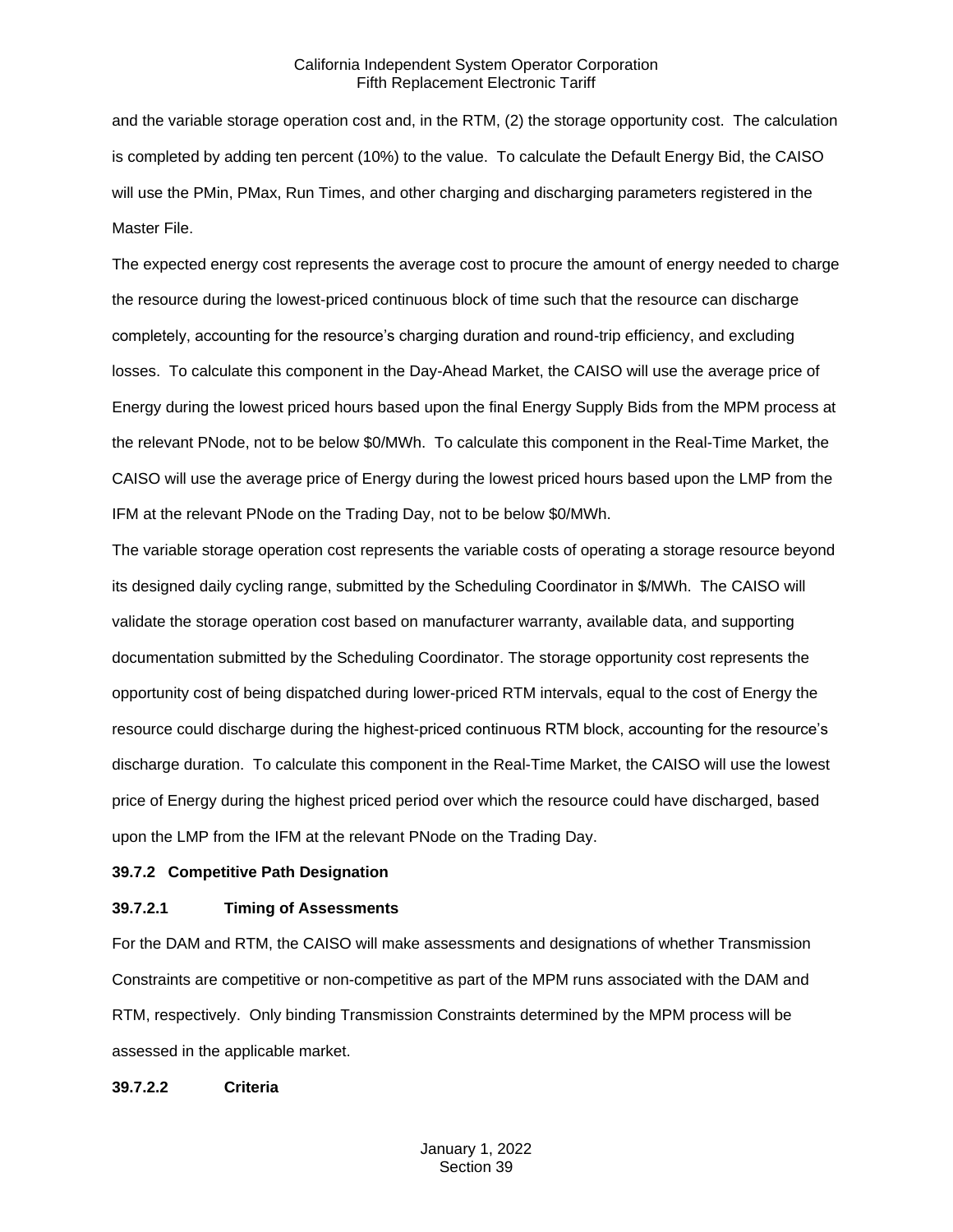- (A) Notwithstanding the provisions in Section 39.7.2.2(B), when the CAISO enforces the natural gas constraint pursuant to Section 27.11, the CAISO may deem selected internal constraints to be non-competitive for specific days or hours based on its determination that actual electric supply conditions may be non-competitive due to anticipated electric supply conditions in the Southern California Gas Company and San Diego Gas & Electric Company gas regions.
- (B) Subject to Section 39.7.3, for the DAM and RTM, a Transmission Constraint will be noncompetitive only if the Transmission Constraint fails the dynamic competitive path assessment pursuant to this Section 39.7.2.2.
	- (a) Transmission Constraints for the DAM As part of the MPM process associated with the DAM, the CAISO will designate a Transmission Constraint for the DAM as noncompetitive when the fringe supply of counter-flow to the Transmission Constraint from all portfolios of suppliers that are not identified as potentially pivotal is less than the demand for counter-flow to the Transmission Constraint. For purposes of determining whether to designate a Transmission Constraint as non-competitive pursuant to this Section 39.7.2.2(a):
		- (i) Counter-flow to the Transmission Constraint means the delivery of Power from a resource to the system load distributed reference bus. If counter-flow to the Transmission Constraint is in the direction opposite to the market flow of Power to the Transmission Constraint, the counter-flow to the Transmission Constraint is calculated as the shift factor multiplied by the resource's scheduled Power. Otherwise, counter-flow to the Transmission Constraint is zero.
		- (ii) Fringe supply of counter-flow to the Transmission Constraint means all available capacity from internal resources not controlled by the identified potentially pivotal suppliers and all internal Virtual Supply Awards not controlled by the identified potentially pivotal suppliers that provide counter-flow to the Transmission Constraint. Available capacity reflects the highest capacity of a resource's Energy Bid adjusted for Self-Provided Ancillary Services and derates.
		- (iii) Demand for counter-flow to the Transmission Constraint means all internal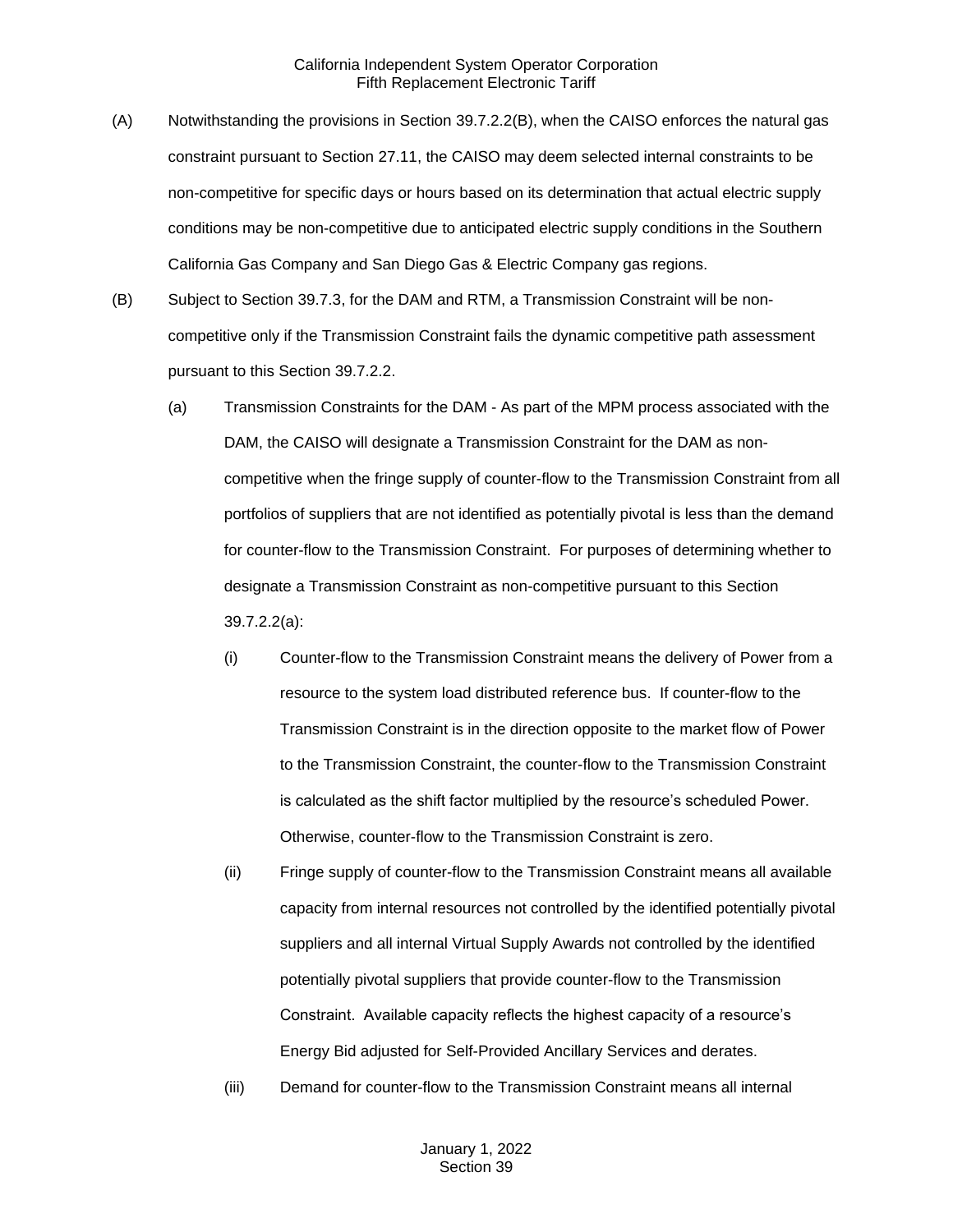dispatched Supply and Virtual Supply Awards that provide counter-flow to the Transmission Constraint.

- (iv) Potentially pivotal suppliers mean the three (3) portfolios of net sellers that control the largest quantity of counter-flow supply to the Transmission Constraint.
- (v) Portfolio means the effective available internal generation capacity under the control of the Scheduling Coordinator and/or Affiliate determined pursuant to Section 4.5.1.1.12 and all effective internal Virtual Supply Awards of the Scheduling Coordinator and/or Affiliate. Effectiveness in supplying counter-flow is determined by scaling generation capacity and/or Virtual Supply Awards by the shift factor from that location to the Transmission Constraint being tested.
- (vi) A portfolio of a net seller means any portfolio that is not a portfolio of a net buyer. A portfolio of a net buyer means a portfolio for which the average daily net value of Measured Demand minus Supply over a twelve (12) month period is positive. The average daily net value is determined for each portfolio by subtracting, for each Trading Day, Supply from Measured Demand and then averaging the daily value for all Trading Days over the twelve (12) month period. The CAISO will calculate whether portfolios are portfolios of net buyers in the third month of each calendar quarter and the calculations will go into effect at the start of the next calendar quarter. The twelve (12) month period used in this calculation will be the most recent twelve (12) month period for which data is available. The specific mathematical formula used to perform this calculation will be set forth in a Business Practice Manual. Market Participants without physical resources will be deemed to be net sellers for purposes of this Section 39.7.2.2(a)(vi).
- (vii) In determining which Scheduling Coordinators and/or Affiliates control the resources in the three (3) identified portfolios, the CAISO will include resources and Virtual Supply Awards directly associated with all Scheduling Coordinator ID Codes associated with the Scheduling Coordinators and/or Affiliates, as well as all resources that the Scheduling Coordinators and/or Affiliates control pursuant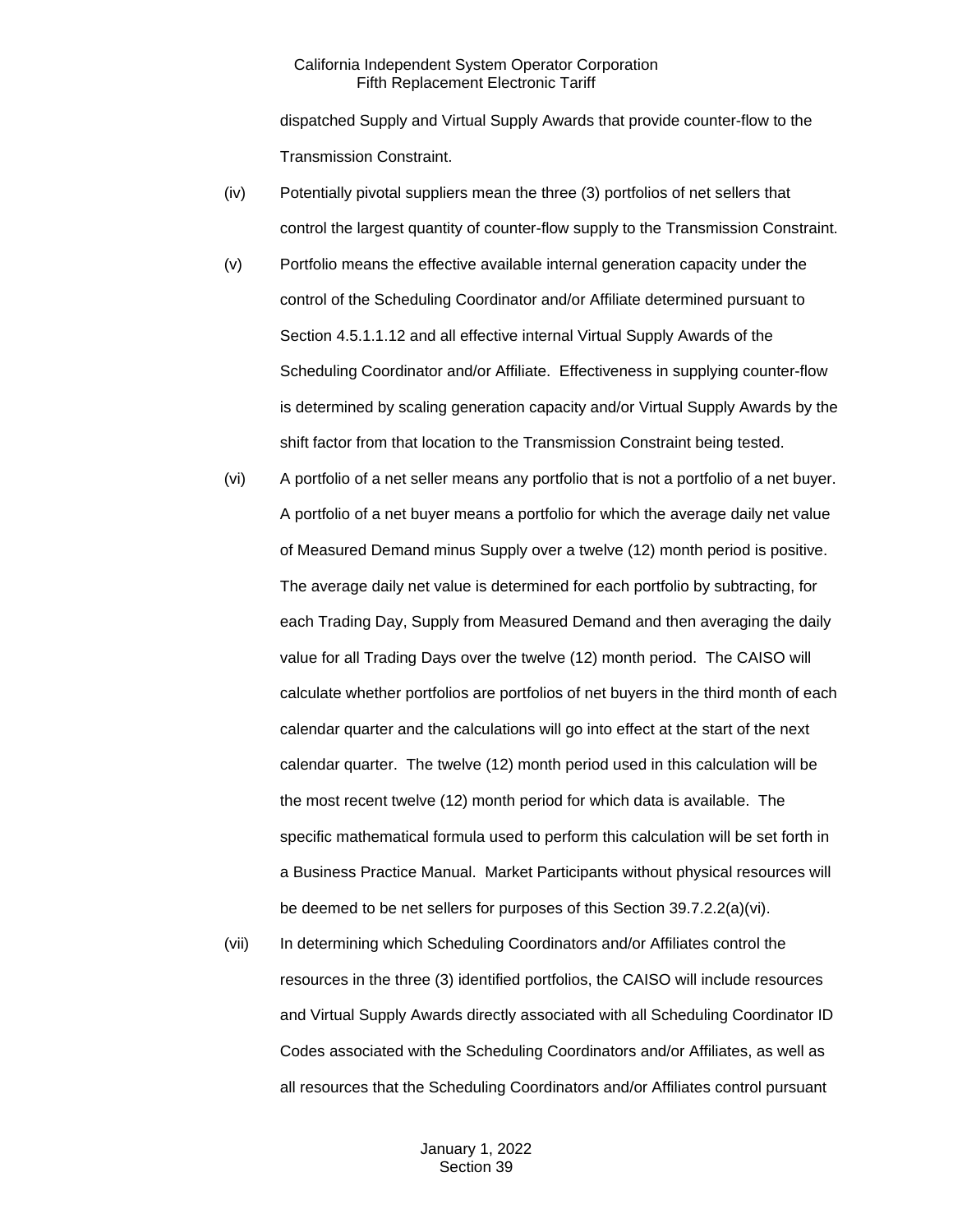to Resource Control Agreements registered with the CAISO as set forth Section 4.5.1.1.13. Resources identified pursuant to Resource Control Agreements will only be assigned to the portfolio of the Scheduling Coordinator that has control of the resource or whose Affiliate has control of the resource pursuant to the Resource Control Agreements.

- (b) Transmission Constraints for the RTM As part of the MPM processes associated with the RTM, the CAISO will designate a Transmission Constraint for the RTM as noncompetitive when the sum of the supply of counter-flow from all portfolios of potentially pivotal suppliers to the Transmission Constraint and the fringe supply of counter-flow to the Transmission Constraint from all portfolios of suppliers that are not identified as potentially pivotal is less than the demand for counter-flow to the Transmission Constraint. For purposes of determining whether to designate a Transmission Constraint as non-competitive pursuant to this Section 39.7.2.2(b):
	- (i) Counter-flow to the Transmission Constraint has the meaning set forth in Section 39.7.2.2(a)(i).
	- (ii) Supply of counter-flow from all portfolios of potentially pivotal suppliers to the Transmission Constraint means the minimum available capacity from internal resources controlled by the identified potentially pivotal suppliers that provide counter-flow to the Transmission Constraint. The minimum available capacity for the current market interval will reflect the greatest amount of capacity that can be physically withheld. The minimum available capacity is the lowest output level the resource could achieve in the current market interval given its dispatch in the last market interval and limiting factors including Minimum Load, Ramp Rate, Self-Provided Ancillary Services, Ancillary Service Awards (in the Real-Time Market only), and derates.
	- (iii) Potentially pivotal suppliers mean the three (3) portfolios of net sellers that control the largest quantity of counter-flow supply to the Transmission Constraint that can be withheld. Counter-flow supply to the Transmission Constraint that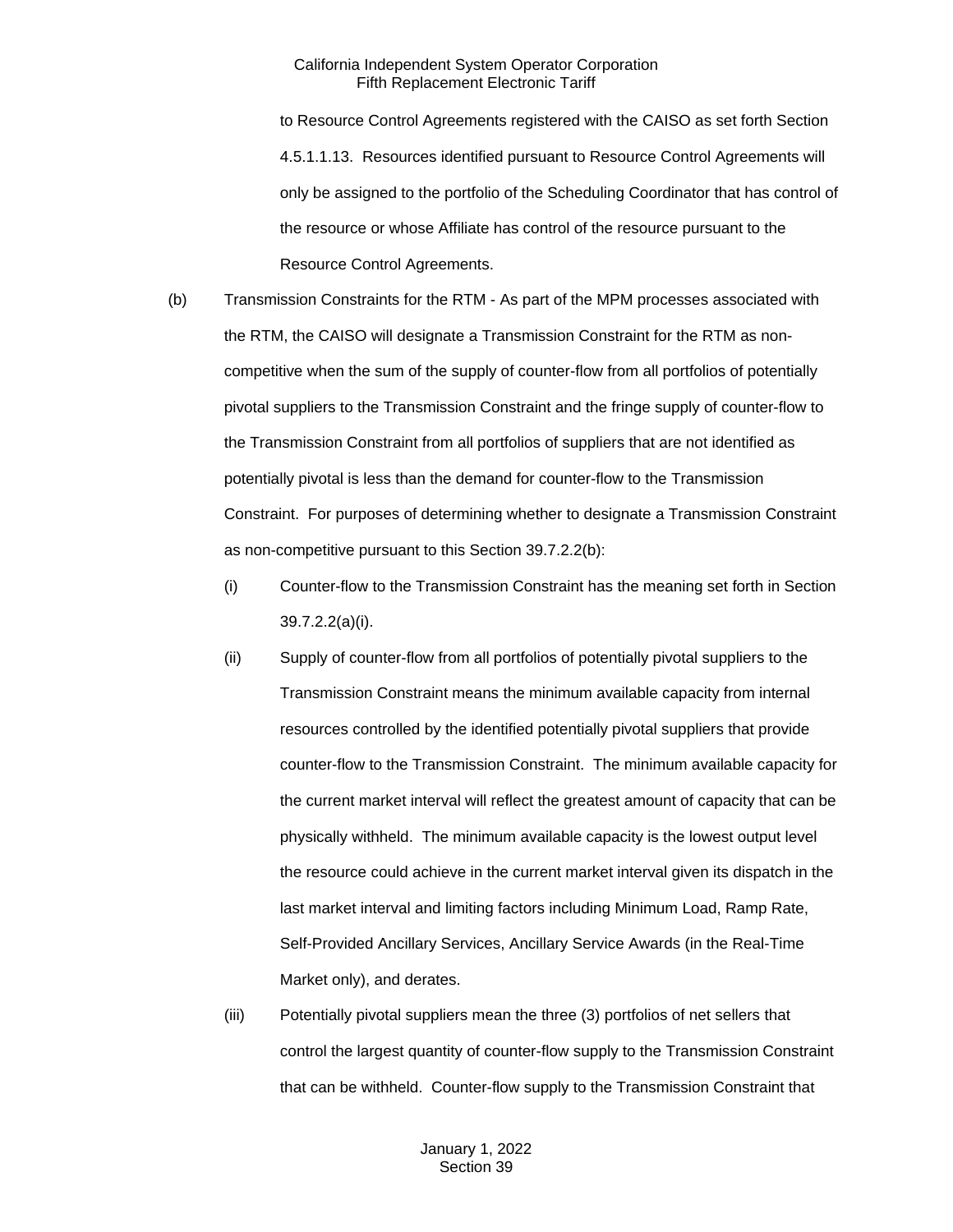can be withheld reflects the difference between the highest capacity and the lowest capacity of a resource's Energy Bid (not taking into account the Ramp Rate of the resource), measured from the Dispatch Operating Point for the resource in the immediately preceding fifteen (15) minute FMM interval or the preceding five (5) minute RTD interval, as applicable (taking into account the Ramp Rate of the resource), adjusted for Self-Provided Ancillary Services and derates in determining whether to designate a Transmission Constraint as noncompetitive for the RTM, or adjusted for Ancillary Service Awards and derates in determining whether to designate a Transmission Constraint as non-competitive for the RTM. In determining whether to designate a Transmission Constraint as non-competitive for the RTM, counter-flow supply to the Transmission Constraint that can be withheld also reflects the PMin of each Short Start Unit with a Start-Up Time of sixty (60) minutes or less that was off-line in the immediately preceding fifteen (15) minute interval of the FMM. In determining whether to designate a Transmission Constraint as non-competitive for the FMM, counterflow supply to the Transmission Constraint that can be withheld also reflects the PMin of each Short Start Unit with a Start-Up Time of fifteen (15) minutes or less that was off-line in the immediately preceding fifteen (15) minute interval.

- (iv) Portfolio means the effective available internal generation capacity under the control of the Scheduling Coordinator and/or Affiliate determined pursuant to Sections 4.5.1.1.12 and 39.7.2.2(a)(vii). Effectiveness in supplying counter-flow is determined by scaling generation capacity by the shift factor from that location to the Transmission Constraint being tested.
- (v) A portfolio of a net seller has the meaning set forth in Section 39.7.2.2(a)(vi).
- (vi) Fringe supply of counter-flow to the Transmission Constraint means all available capacity from internal resources not controlled by the identified potentially pivotal suppliers that provide counter-flow to the Transmission Constraint. Available capacity reflects the highest capacity of a resource's Energy Bid (not taking into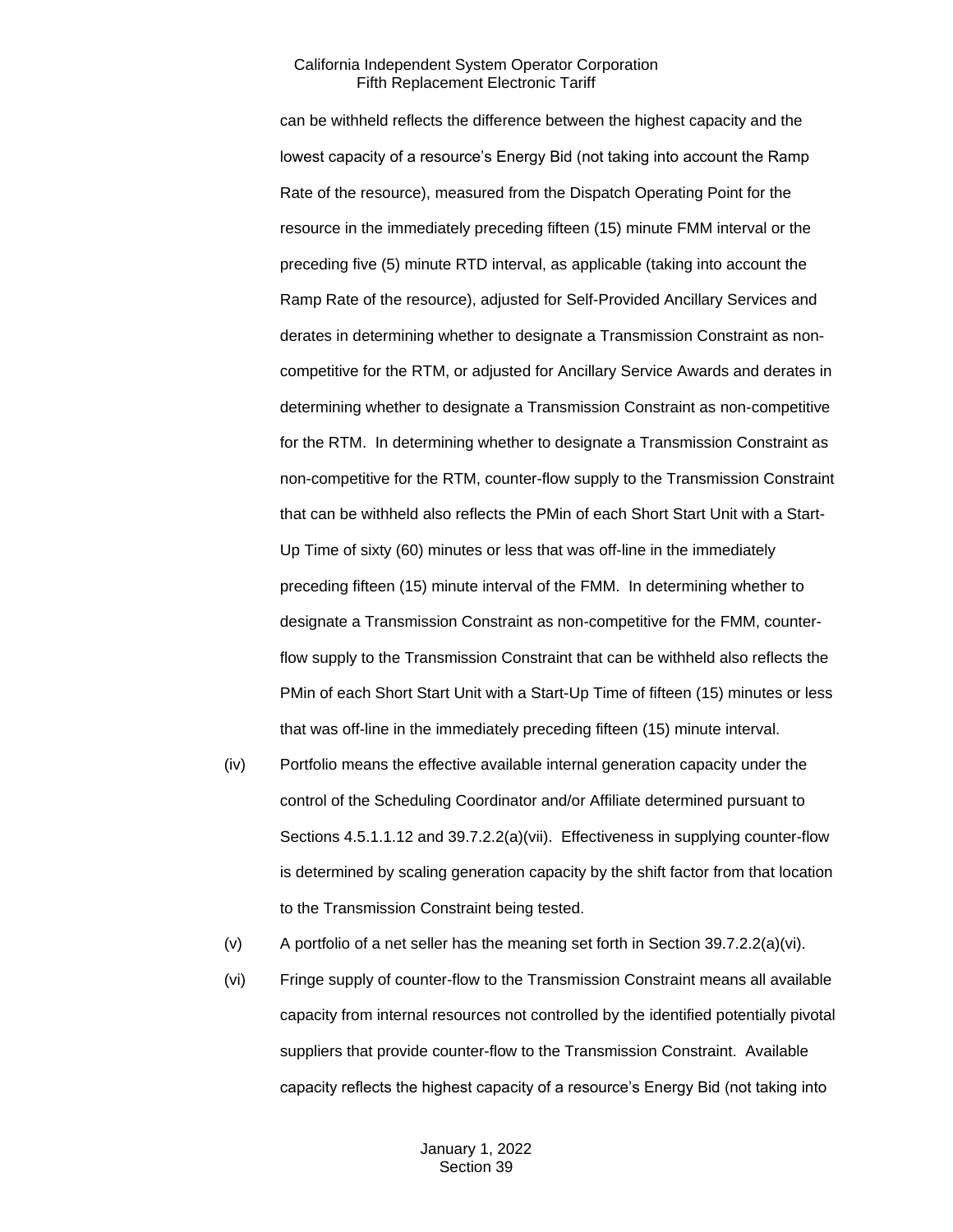account the Ramp Rate of the resource), measured from the Dispatch Operating Point for the resource in the immediately preceding fifteen (15) minute interval of the FMM or five (5) minute interval of the RTD, as applicable (taking into account the Ramp Rate of the resource), adjusted for Self-Provided Ancillary Services and derates in determining whether to designate a Transmission Constraint as non-competitive for the RTM, or adjusted for Ancillary Service Awards and derates in determining whether to designate a Transmission Constraint as noncompetitive for the RTM.

(vii) Demand for counter-flow to the Transmission Constraint means all internal dispatched Supply that provides counter-flow to the Transmission Constraint.

## <span id="page-24-0"></span>**39.7.3 Default Competitive Path Designations**

The CAISO will maintain default competitive path designation sets for the Day-Ahead Market and for the Real-Time Market, which the CAISO will use in order to determine the competitiveness or noncompetitiveness of Transmission Constraints under two circumstances: (1) in the event of a failure of the CAISO Markets software to perform an assessment of whether Transmission Constraints are competitive or non-competitive pursuant to Section 39.7.2; and (2) in order to determine whether Exceptional Dispatches are related to a non-competitive Transmission Constraint for purposes of mitigation of Exceptional Dispatches of resources under Section 39.10(1). Default competitive path designations will be determined pursuant to the methodology set forth in this Section 39.7.3 and will be updated no less frequently than once every seven (7) days. Until the CAISO has developed sufficient information to develop default competitive path designations, the CAISO will continue to utilize the most recent list of competitive path designations determined prior to the effective date of this tariff provision.

# **39.7.3.1 Methodology for Determining Day-Ahead Default Competitive Path Designations for Transmission Constraints other than Path 15 and Path 26 Transmission Constraints**

The CAISO will designate a Transmission Constraint other than the Path 15 Transmission Constraint or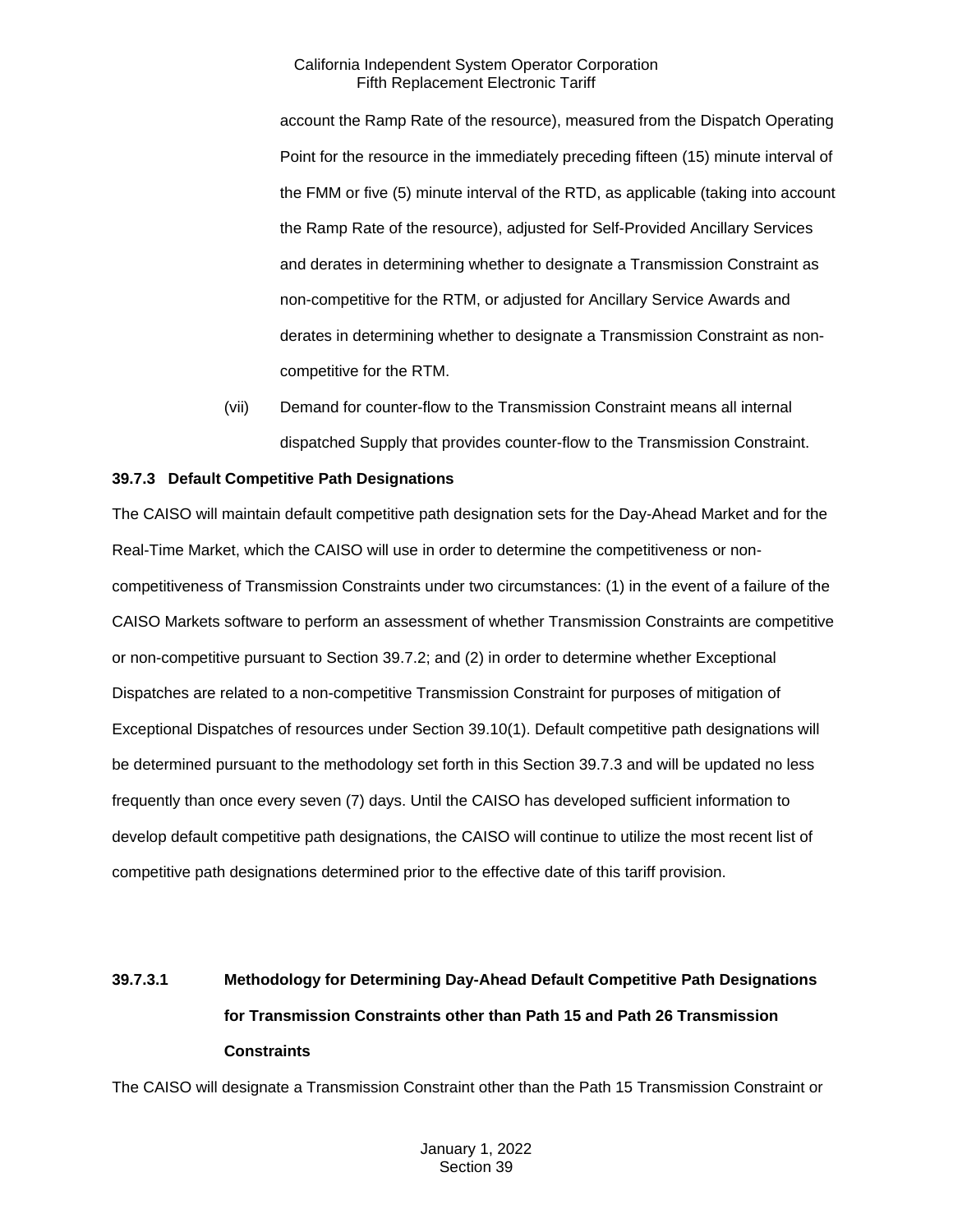the Path 26 Transmission Constraint as competitive for purposes of determining default competitive path designations for the Day-Ahead Market only if both of the following conditions are met:

- (1) Congestion occurred on the Transmission Constraint in ten (10) or more hours of the days for which the Transmission Constraint was tested for competitiveness pursuant to Section 39.7.2; and
- (2) the Transmission Constraint was deemed competitive pursuant to Section 39.7.2 in seventy-five (75) percent or more of the instances in which the Transmission Constraint was binding when tested. These calculations will be made utilizing data from the Day-Ahead Market for the most recent sixty (60) Trading Days for which data is available. The CAISO will designate a Transmission Constraint other than the Path 15 Transmission Constraint or the Path 26 Transmission Constraint as non-competitive if the CAISO lacks sufficient data to determine whether the occurrences set forth in Sections 39.7.3.1(1) and 39.7.3.1(2) took place on the Transmission Constraint over the sixty (60) Trading Day period.

# **39.7.3.2 Methodology for Determining HASP/RTM Default Competitive Path Designations for Transmission Constraints other than Path 15 and Path 26 Transmission Constraints**

The CAISO will designate a Transmission Constraint other than the Path 15 Transmission Constraint or the Path 26 Transmission Constraint as competitive for purposes of determining default competitive path designations for the HASP/RTM only if both of the following conditions are met:

- (1) Congestion occurred on the Transmission Constraint in ten (10) or more of the hours for which the Transmission Constraint was tested for competitiveness pursuant to Section 39.7.2; and
- (2) the Transmission Constraint was deemed competitive pursuant to Section 39.7.2 in seventy-five (75) percent or more of the instances in which the Transmission Constraint was binding when tested.

These calculations will be made utilizing data from the Real-Time Market for the most recent sixty (60) Trading Days for which data is available. If the Transmission Constraint was binding during any 15-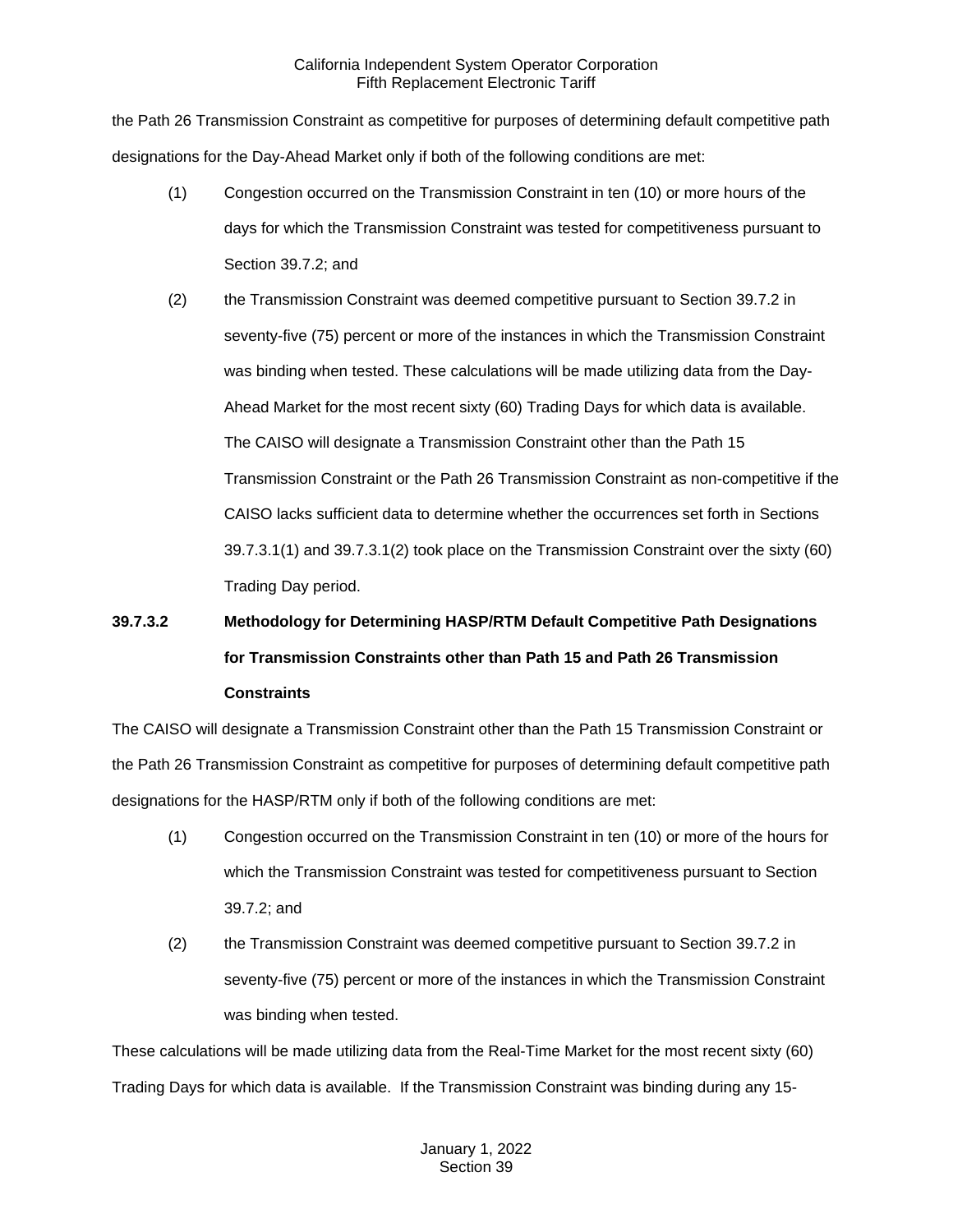minute interval during an hour, then the Transmission Constraint will be deemed to be binding for the entire hour. If the Transmission Constraint was determined to be non-competitive during any 15-minute interval during an hour, then the Transmission Constraint will be deemed to be non-competitive for the entire hour. The CAISO will designate a Transmission Constraint other than the Path 15 Transmission Constraint or the Path 26 Transmission Constraint as non-competitive if the CAISO lacks sufficient data to determine whether the occurrences set forth in Sections 39.7.3.2(1) and 39.7.3.2(2) took place on the Transmission Constraint over the sixty (60) Trading Day period.

# **39.7.3.3 Methodology for Determining Day-Ahead Competitive Path Designations for Path 15 and Path 26 Transmission Constraints**

The CAISO will designate the Path 15 Transmission Constraint or the Path 26 Transmission Constraint as competitive for purposes of determining default competitive path designations for the Day-Ahead Market unless both of the following conditions are met:

- (1) Congestion occurred on the Transmission Constraint in ten (10) or more hours of the days for which the Transmission Constraint was tested for competitiveness pursuant to Section 39.7.2; and
- (2) the Transmission Constraint was deemed competitive pursuant to Section 39.7.2 in fewer than seventy-five (75) percent of the instances in which the Transmission Constraint was binding when tested.

These calculations will be made utilizing data from the MPM for the Day-Ahead Market for the most recent sixty (60) Trading Days for which data is available. The CAISO will designate the Path 15 Transmission Constraint or the Path 26 Transmission Constraint as competitive if the CAISO lacks sufficient data to determine whether the occurrences set forth in Sections 39.7.3.3(1) and 39.7.3.3(2) took place on the Transmission Constraint over the sixty (60) Trading Day period.

# **39.7.3.4 Methodology for Determining RTM Default Competitive Path Designations for Path 15 and Path 26 Transmission Constraints**

The CAISO will designate the Path 15 Transmission Constraint or the Path 26 Transmission Constraint as competitive for purposes of determining default competitive path designations for the RTM unless both of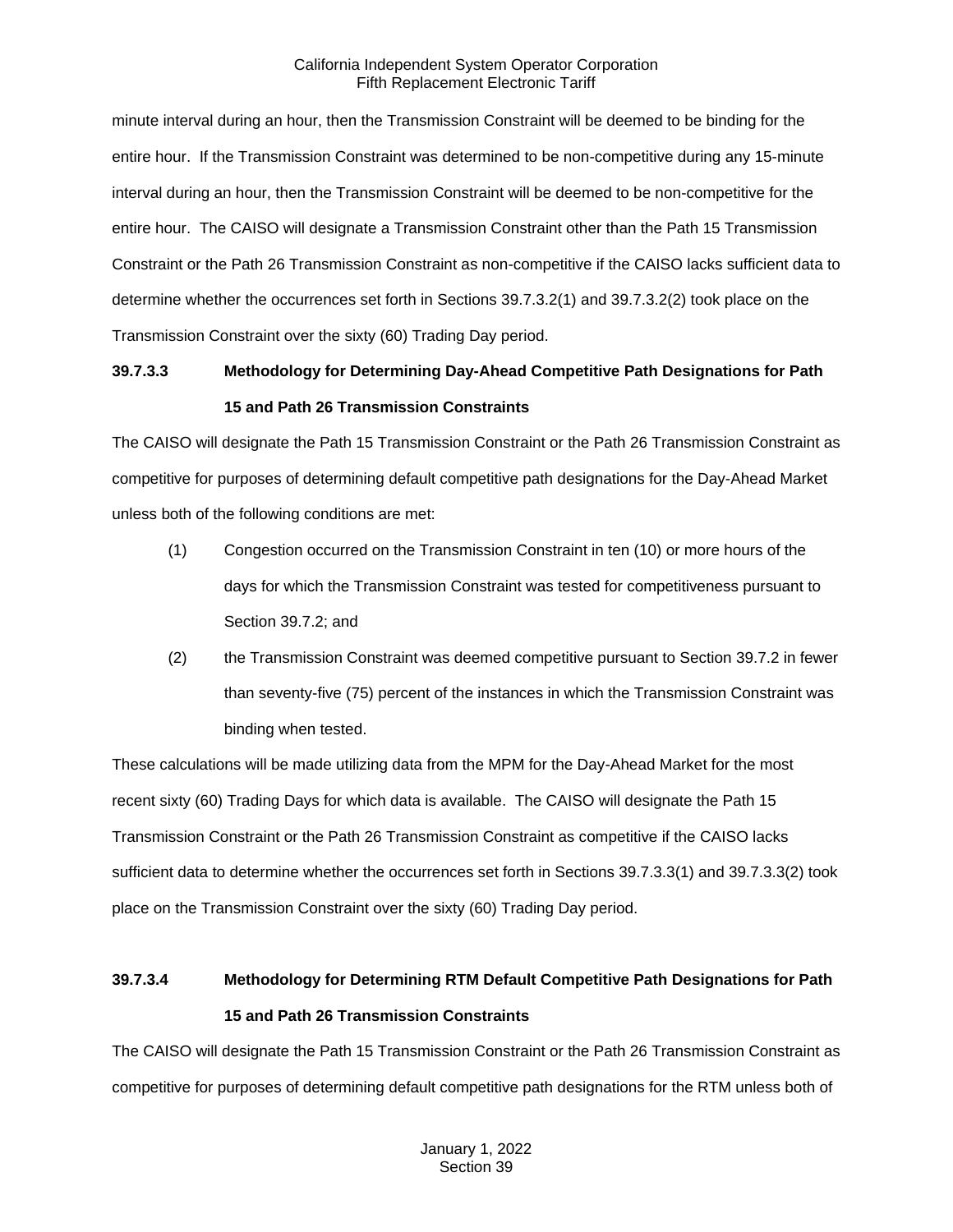the following conditions are met:

- (1) Congestion occurred on the Transmission Constraint in ten (10) or more of the hours for which the Transmission Constraint was tested for competitiveness pursuant to Section 39.7.2; and
- (2) the Transmission Constraint was deemed competitive pursuant to Section 39.7.2 in fewer than seventy-five (75) percent of the instances in which the Transmission Constraint was binding when tested.

These calculations will be made utilizing data from the MPM for the Real-Time Market for the most recent sixty (60) Trading Days for which data is available. If the Transmission Constraint was binding during any 15-minute interval during an hour, then the Transmission Constraint will be deemed to be binding for the entire hour. If the Transmission Constraint was determined to be non-competitive during any 15-minute interval during an hour, then the Transmission Constraint will be deemed to be non-competitive for the entire hour. The CAISO will designate the Path 15 Transmission Constraint or the Path 26 Transmission Constraint as competitive if the CAISO lacks sufficient data to determine whether the occurrences set forth in Sections 39.7.3.4(1) and 39.7.3.4(2) took place on the Transmission Constraint over the sixty (60) Trading Day period.

#### <span id="page-27-0"></span>**39.8 Eligibility for Bid Adder**

A Scheduling Coordinator submitting Bids for Generating Units is eligible to have a Bid Adder applied to a Generating Unit for the next operating month if the criteria in Section 39.8.1 are met as determined on a monthly basis in the preceding month.

## <span id="page-27-1"></span>**39.8.1 Bid Adder Eligibility Criteria**

To receive a Bid Adder, a Generating Unit must: (i) have a Mitigation Frequency that is greater than eighty (80) percent in the previous twelve (12) months; and (ii) must not have a contract to be a Resource Adequacy Resource for its entire Net Qualifying Capacity, or be designated under the CPM for its entire Eligible Capacity, or be subject to an obligation to make capacity available under this CAISO Tariff. If a Generating Unit is designated under the CPM for a portion of its Eligible Capacity, the provisions of this section apply only to the portion of the capacity not designated. Scheduling Coordinators for Generating Units seeking to receive Bid Adders must further agree to be subject to the Frequently Mitigated Unit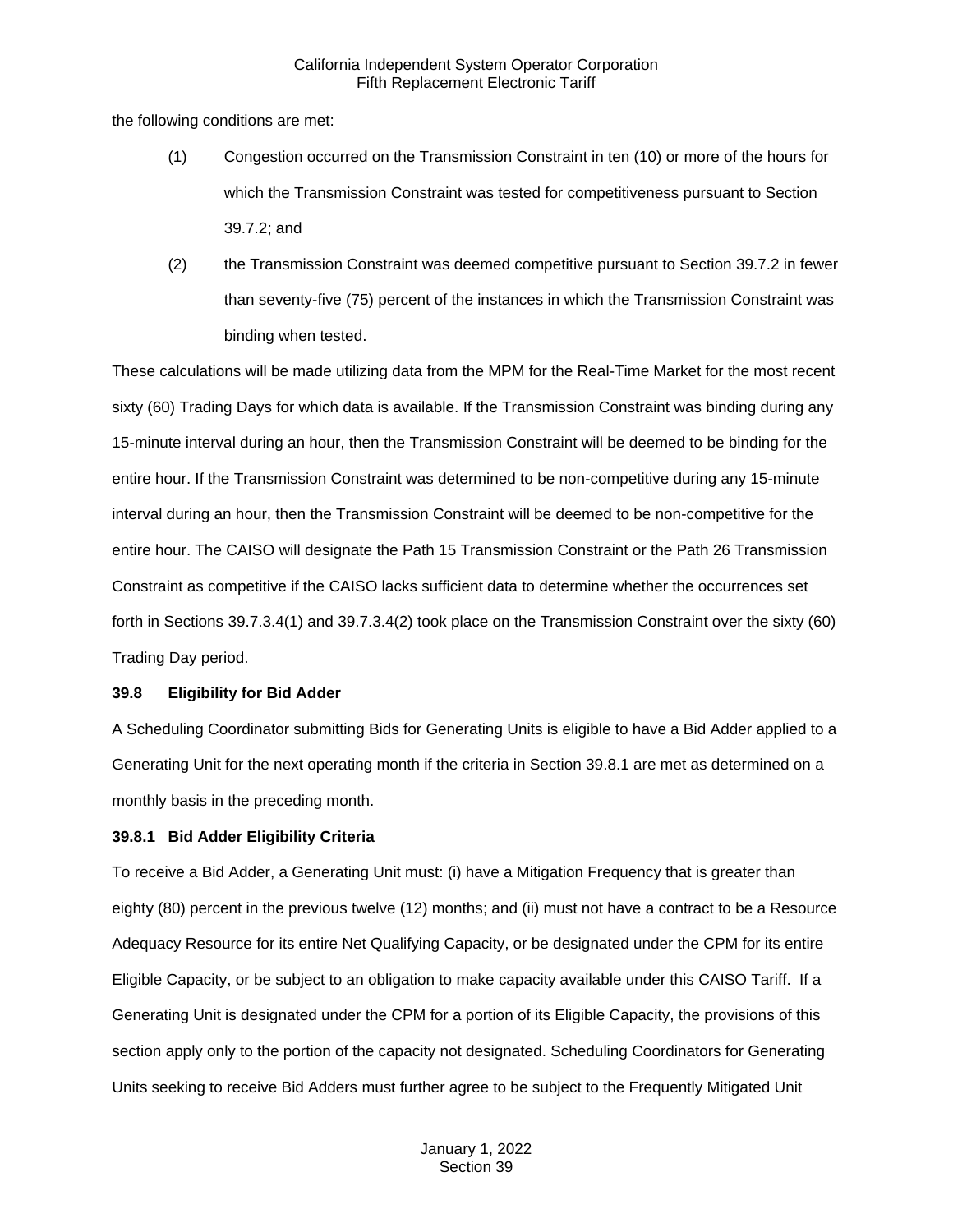option for a Default Energy Bid. Run hours are those hours during which a Generating Unit has positive metered output. After the first twelve (12) months from the effective date of this Section, the Mitigation Frequency will be based entirely on a Generating Unit being mitigated under the MPM procedures in Sections 31 and 33.

#### <span id="page-28-0"></span>**39.8.2 New Generating Units**

For new Generating Units, with less than twelve (12) months of operation, determination of eligibility for the Bid Adder will be based on data beginning with the first date the Generating Unit participated in the CAISO Markets through the end date of the period for which the Mitigation Frequency is being calculated. The 200 run hour criteria will be pro-rated for the proportion of a twelve (12)-month period that the new Generating Unit submitted effective Bids in the CAISO markets.

#### <span id="page-28-1"></span>**39.8.3 Bid Adder Values**

The value of the Bid Adder will be either: (i) a unit-specific value determined in consultation with the CAISO; or (ii) a default Bid Adder of \$24/MWh. For Generating Units with a portion of their capacity identified as meeting an LSE's Resource Adequacy Requirements, that Generating Unit's Bid Adder value will be reduced by the percent of the Generating Unit's capacity that is identified as meeting an LSE's Resource Adequacy Requirements. The reduced Bid Adder will be applied to that Generating Unit's entire Default Energy Bid Curve.

## <span id="page-28-2"></span>**39.9 CRR Monitoring and Affiliate Disclosure Requirements**

The CAISO will monitor the CRR holdings and CAISO Markets activity for anomalous market behavior, gaming, or exercise of market power resulting from CRR ownership concentrations that are not aligned with actual transmission usage as a result of secondary market auction outcomes. If the CAISO identifies such behavior it may seek FERC approval to impose position limits on the total number or MW quantity of CRRs that may be held by any single entity and its Affiliates. Each CRR Holder or Candidate CRR Holder must notify the CAISO of any Affiliate that is a CRR Holder, Candidate CRR Holder, or Market Participant, any Affiliate that participates in an organized electricity market in North America, and any guarantor of any such Affiliate.

## <span id="page-28-3"></span>**39.10 Mitigation of Exceptional Dispatches of Resources**

The CAISO shall apply Mitigation Measures to Exceptional Dispatches of resources when such resources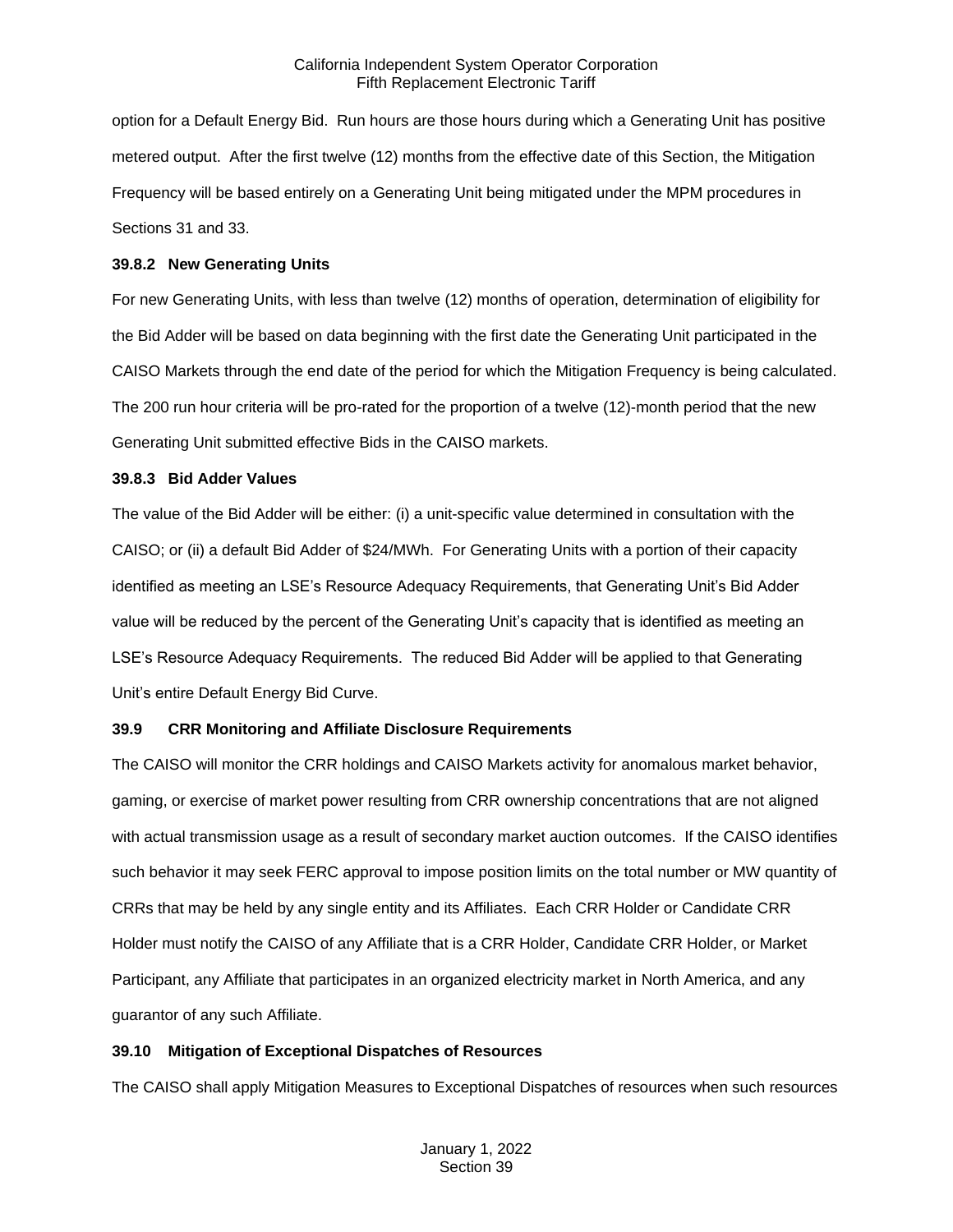are committed or dispatched under Exceptional Dispatch for purposes of: (1) addressing reliability requirements related to non-competitive Transmission Constraints; (2) ramping resources with Ancillary Services Awards or RUC Capacity to a dispatch level that ensures their availability in Real-Time; (3) ramping resources to their Minimum Dispatchable Level in Real-Time; and (4) addressing unit-specific environmental constraints not incorporated into the Full Network Model or the CAISO's market software that affect the dispatch of Generating Units in the Sacramento Delta and are commonly known as "Delta Dispatch".

#### <span id="page-29-0"></span>**39.10.1 Measures for Resources Eligible for Supplemental Revenues**

In all cases where a resource is subject to Mitigation Measures under Section 39.10, and the resource is eligible for supplemental revenues pursuant to Section 39.10.3, FMM Exceptional Dispatch Energy or RTD Exceptional Dispatch Energy delivered by the resource shall be settled as set forth in either Section 11.5.6.7.1 or Section 11.5.6.7.3, whichever is applicable.

#### <span id="page-29-1"></span>**39.10.2 Resources Not Eligible for Supplemental Revenues**

In all cases where a resource is subject to Mitigation Measures under Section 39.10, and the resource is not eligible for supplemental revenues pursuant to Section 39.10.3, FMM Exceptional Dispatch Energy or RTD Exceptional Dispatch Energy delivered by the resource shall be settled as set forth in either Section 11.5.6.7.2 or Section 11.5.6.7.3, whichever is applicable.

## <span id="page-29-2"></span>**39.10.3 Eligibility for Supplemental Revenues**

Except as provided in Section 39.10.4, a resource that is committed or dispatched under Exceptional Dispatch shall be eligible for supplemental revenues only during such times that the capacity from the resource dispatched under Exceptional Dispatch is Eligible Capacity, the Eligible Capacity does not have an offer into the applicable CSP, and has declined an Exceptional Dispatch CPM designation offered under Section 43A.2.5.

#### <span id="page-29-3"></span>**39.10.4 Limitation on Supplemental Revenues**

Supplemental revenues authorized under this Section 39.10 shall not exceed within a 30-day period (this 30-day period begins on the day of the first Exceptional Dispatch of the resource and re-starts on the day of the first Exceptional Dispatch of the resource following the end of any prior 30-day period) the CPM